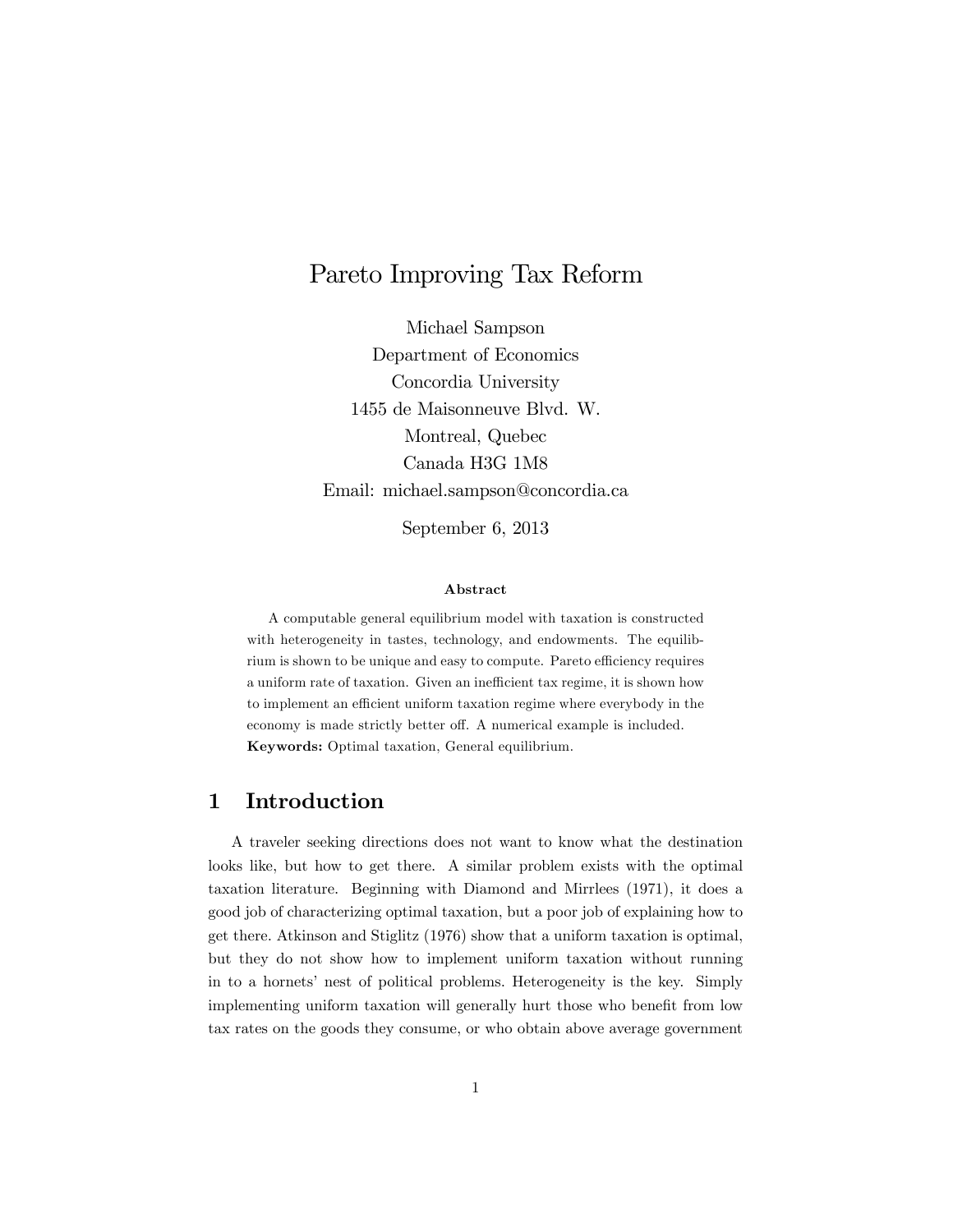benefits. Heterogeneity extends to governments as well: often the most difficult political problems are with different levels of government disagreeing on how tax revenue should be divided or how different goods should be taxed. When these various interests come into the political arena they will have an incentive to block the implementation of any tax reform that hurts their interests, even if the new tax regime can be shown to be efficient.

In this paper we will try to give our weary traveler directions. We show how implement optimal tax reform in a way that makes everyone in the economy better off, including the various levels of government, and so avoid these political difficulties. We construct a computable general equilibrium model with taxation which, within the assumed functional forms, allows for unrestricted heterogeneity in tastes, technology, and endowments. The model is general enough to allow an unlimited number of levels of government, and so the optimal tax regime can be derived in a way that respects the competing interests of the various levels of government. Computation is easy, requiring nothing more than matrix multiplication or matrix inversion.

Section 2 presents the basic model without taxation in order to establish notation and baseline results. In Section 3 we add taxation to the model and show that the resulting equilibrium is inefficient if taxation is not uniform. In Section 4 we show how to design and compute a uniform taxation structure that makes everybody in the economy strictly better off. In Section 5 an illustrative numerical example is presented.

### 2 The Model

The economy has a set of households  $\mathcal{H} = \{1, \ldots, H\}$  indexed by i, a set of goods  $\mathcal{G} = \{1, \ldots, G\}$  indexed by j, and a set of factors of production  $\mathcal{F} = \{1, \ldots, F\}$  indexed by l. The quantity and price of good  $j \in \mathcal{G}$  are  $Q_j$  and  $P_j$ . The total supply of factor  $l \in \mathcal{F}$  is  $E_l$  with factor price  $W_l$ . We adopt the normalization  $E_l \equiv 1$  for all  $l \in \mathcal{F}$ .

Total expenditure is  $Y \equiv \sum_{j=1}^{G} P_j Q_j$ , the expenditure share of good j is  $v_j \equiv \frac{P_j Q_j}{Y}$ , and we define the  $1 \times G$  vector v as  $v \equiv [v_j]$ . Define  $\omega_l \equiv \frac{W_l E_l}{Y}$ , the  $1 \times F$  vector  $\omega \equiv [\omega_l]$ , and let  $\iota_n \equiv [1]$  denote an  $n \times 1$  vector of ones. We normalize prices so that  $Y \equiv 1$  so that

$$
v \iota_G = 1. \tag{1}
$$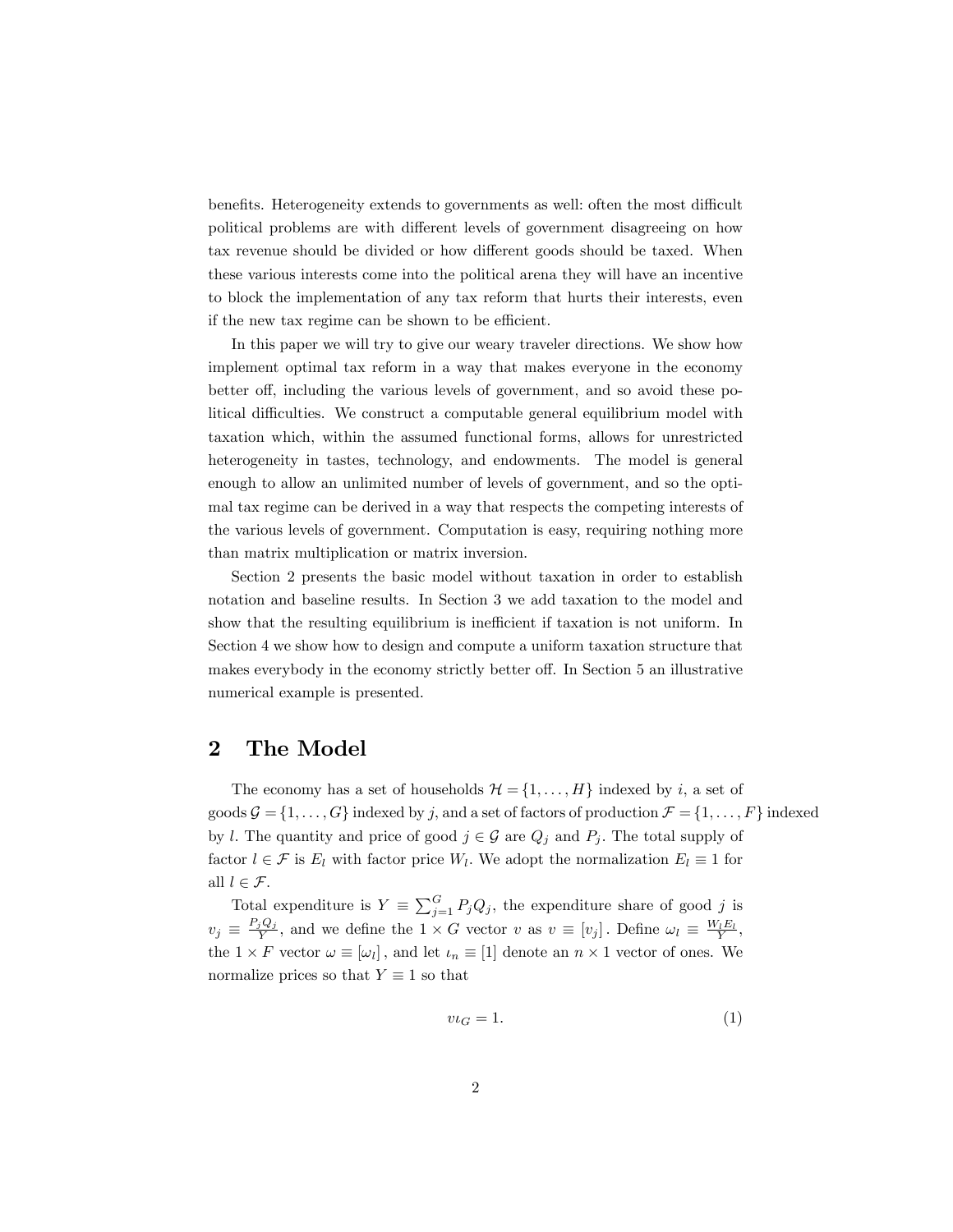Household  $i \in \mathcal{H}$  has an endowment  $E_{li} > 0$  of factor  $l \in \mathcal{F}$ . Since

$$
\sum_{i=1}^{H} E_{li} = E_l = 1
$$

the  $H \times F$  matrix  $E \equiv [E_{li}]$  has rows that sum to one and so

$$
E\iota_H = \iota_F. \tag{2}
$$

Income of household *i* is  $Y_i \equiv \sum_{l=1}^F \omega_l E_{li}$  with  $y_i \equiv \frac{Y_i}{Y}$  being household *i's* share of total income Y. Since  $Y \equiv 1$  we have  $Y_i = y_i$ . Define the  $1 \times H$  vector  $y \equiv [y_i]$  so that

$$
y = \omega E. \tag{3}
$$

Household *i* consumes  $Q_{ij}$  of good  $j \in \mathcal{G}$  with utility function<sup>1</sup>

$$
U_i = \sum_{j=1}^{G} \alpha_{ij} \ln(Q_{ij}) \text{ with } \alpha_{ij} > 0 \text{ and } \sum_{j=1}^{G} \alpha_{ij} = 1.
$$
 (4)

The  $H \times G$  matrix  $A \equiv [\alpha_{ij}]$  has rows that sum to one as

$$
A\iota_G = \iota_H. \tag{5}
$$

Utility maximization requires that  $P_jQ_{ij} = y_i\alpha_{ij}$  so that if we define household  $i's$  share of good j as  $q_{ij} \equiv \frac{Q_{ij}}{Q_j}$  $\frac{q_{ij}}{Q_j}$  then

$$
q_{ij} = \frac{y_i \alpha_{ij}}{v_j}.
$$
\n<sup>(6)</sup>

Summing over *i* and using  $\sum_{i=1}^{H} q_{ij} = 1$  yields  $v_j = \sum_{i=1}^{H} y_i \alpha_{ij}$  or

$$
v = yA.\t\t(7)
$$

Good  $j \in \mathcal{G}$  is produced by a constant returns to scale Cobb-Douglas production function

$$
Q_j = \prod_{l=1}^F K_{jl}^{\beta_{jl}}
$$
 with  $\beta_{jl} > 0$  and  $\sum_{l=1}^F \beta_{jl} = 1$ .

<sup>&</sup>lt;sup>1</sup>Pure leisure is a special case where some factor  $l$  and good  $j$  are interpreted as time, where  $\beta_{jl}$  = 1, and so  $Q_j$  =  $K_{jl}.$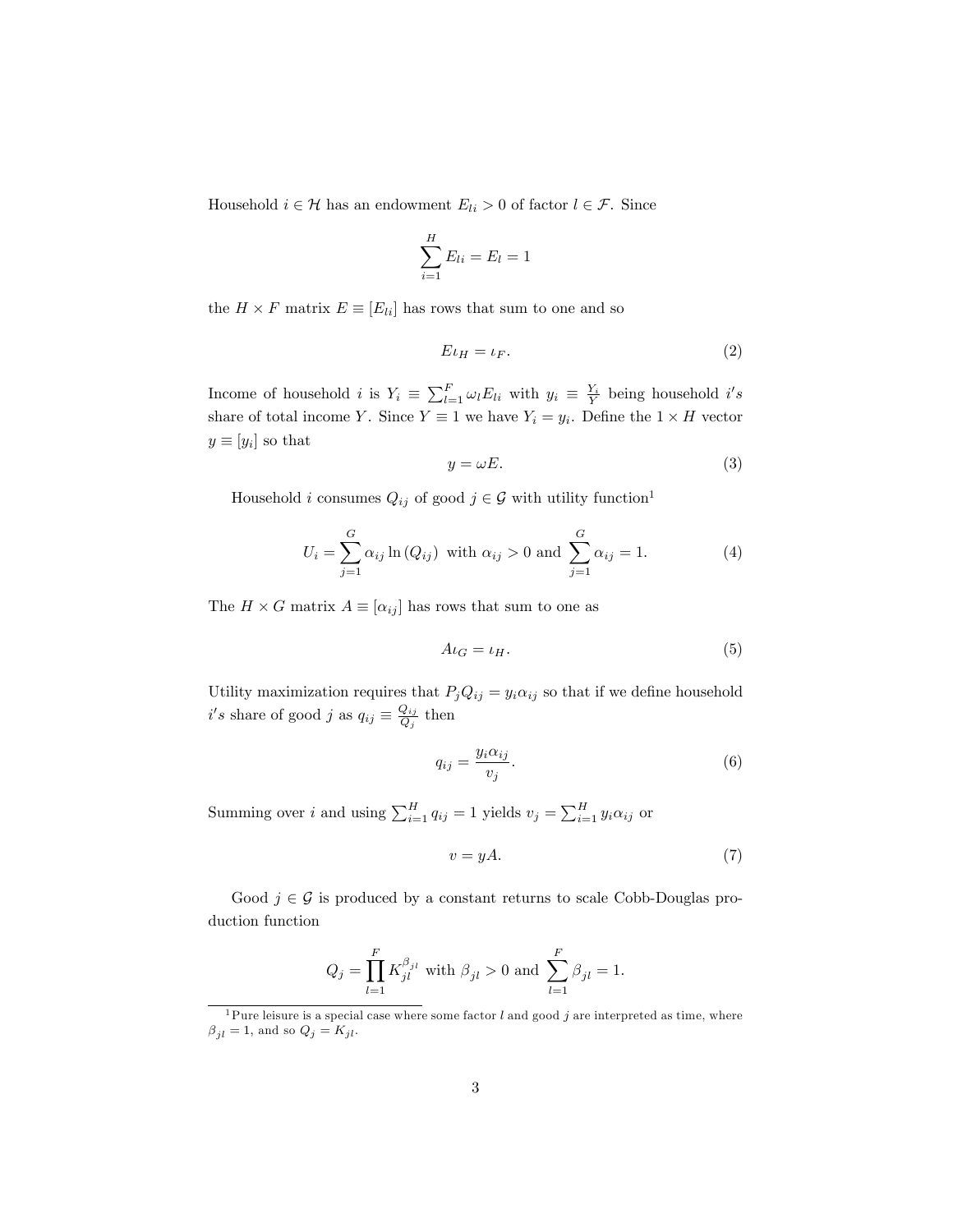The  $G\times F$  matrix  $B\equiv \left[ \beta _{jl}\right]$  then has rows that sum to 1 or

$$
B\iota_F = \iota_G. \tag{8}
$$

The first-order conditions for profit maximization require that

$$
\frac{W_l K_{jl}}{P_j Q_j} = \beta_{jl} \text{ or } K_{jl} = \frac{v_j \beta_{jl}}{\omega_l}.
$$

Summing over j and using  $\sum_{j=1}^{G} K_{jl} = 1 = E_l$  yields  $\omega_l = \sum_{j=1}^{G} v_j \beta_{jl}$  or

$$
\omega = vB. \tag{9}
$$

The normalization of prices as  $v \iota_G = 1$  also applies to the vectors  $\omega, y$  since

$$
\omega \iota_F = vB \iota_F = v \iota_G = 1
$$
  

$$
y \iota_H = \omega E \iota_H = \omega \iota_F = 1.
$$

To find the competitive equilibrium we solve for the  $v, \omega, y$  that satisfy

$$
\omega = vB, v = yA, y = \omega E \text{ with } v \iota_G = \omega \iota_F = y \iota_H = 1. \tag{10}
$$

Combining the three relations in (10) we have

$$
y = yC \text{ where } C \equiv ABE. \tag{11}
$$

Since  $A, B, E$  have strictly positive elements, it follows that the elements of the  $H \times H$  matrix C are also strictly positive. Furthermore C has rows that sum to one since

$$
C\iota_H = A B E \iota_H = A B \iota_F = A \iota_G = \iota_H.
$$

By the Perron-Frobenius theorem (see Grimmett, and Stirzaker (1982)) there exists a strictly positive and unique vector y satisfying  $y \iota_H = 1$  that solves  $y = yC$ . Given y we can then solve for  $v = yA$  and  $\omega = vB$ , which are also strictly positive. This leads to the competitive allocation that we denote as  $\{Q, K\}$  where the  $H \times G$  matrix  $Q \equiv [q_{ij}]$  and the  $G \times F$  matrix  $K \equiv [K_{jl}]$  are given by

$$
q_{ij} = \frac{y_i \alpha_{ij}}{v_j}, K_{jl} = \frac{v_j \beta_{jl}}{\omega_l}.
$$
\n(12)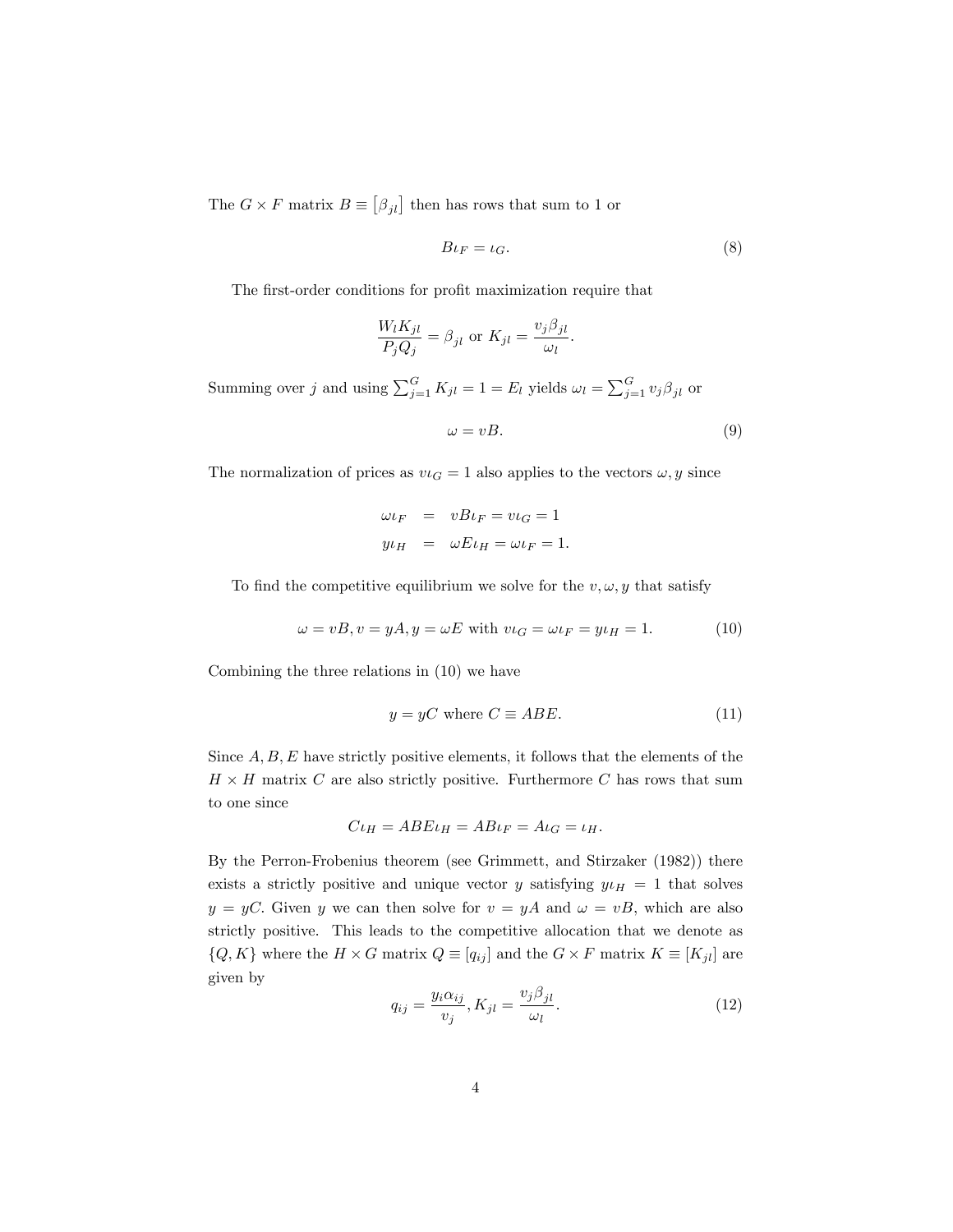In the allocation  $\{Q, K\}$  the matrix Q determines how a given level of production is allocated amongst households, while the matrix  $K$  determines how factor endowments are allocated amongst industries.

The assumption of strictly positive elements of  $A, B, E$  can be weakened considerably at the cost of complicating some of the proofs. As shown in Sampson (2013), it is possible to insure strictly positive prices and incomes with zero elements  $A, B, E$  as long as 1) the economy is interconnected enough so that the matrix  $C$  is indecomposable, 2) all goods are desired by a least one person and 3) all factors are needed in the production of some good.

#### 2.1 Computation

We discuss two methods of computing the fixed point of  $y = yC$  for  $y_H = 1$ . Neither method requires anything more difficult than matrix multiplication or matrix inversion. The first method is iterative, does not require matrix inversion, and is probably best for large models. Let the  $1 \times H$  vector  $y^t$  be the  $t^{th}$  iteration where

$$
y^t = y^{t-1}C
$$

with any starting value  $y^0$  satisfying  $y^0 \iota_H = 1$ . Since C is a positive matrix with rows that sum to 1, C has a one eigenvalue  $\lambda_1 = 1$  with  $|\lambda_i| < 1$  for  $i = 2, \dots H$ . It follows that  $y^t \rightarrow y$  exponentially at a rate determined by the second largest eigenvalue in absolute value.

The second method is to directly solve the linear equations  $y = yC$  and  $y \mu_H = 1$  for y. To this end partition C and y as

$$
C = \left[ \begin{array}{cc} C_{11} & C_{12} \\ C_{21} & C_{22} \end{array} \right] \text{ and } y = \left[ \begin{array}{cc} y_1 & y_2 \end{array} \right]
$$

where  $C_{22}$  and  $y_2$  are scalars. Since  $C_{12} \neq 0$  it follows that  $(I - C_{11})^{-1} =$  $\sum_{k=0}^{\infty} C_{11}^{k}$  exists and has strictly positive elements, and so

$$
y_1 = \frac{C_{21} (I - C_{11})^{-1}}{1 + C_{21} (I - C_{11})^{-1} \iota_{H-1}}, y_2 = \frac{1}{1 + C_{21} (I - C_{11})^{-1} \iota_{H-1}}.
$$

Once y is calculated we have  $v = pA$  and  $\omega = vB$ , from which the allocation  $\{Q, K\}$  in (12) can be calculated.

If the number of goods  $G$  or factors  $F$  is smaller than the number of households  $H$ , then the size of the problem can be accordingly reduced. Thus if the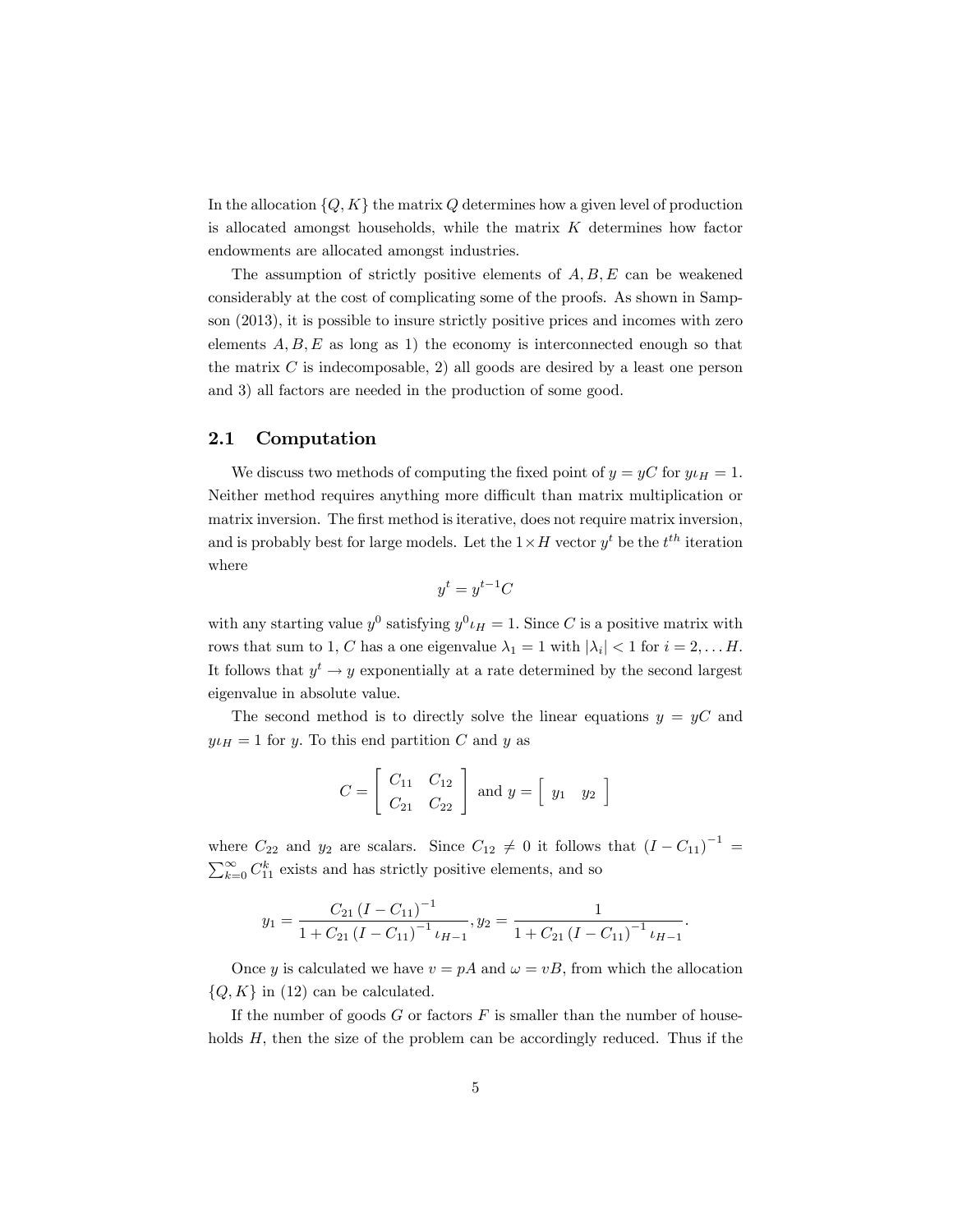number of goods  $G$  is smaller than the number of households  $H$ , then by multiplying both sides of  $y = yC$  by A and using  $v = yA$  we can instead solve  $v = vC_G$  where the  $H \times H$  matrix  $C \equiv ABE$  is replaced by the smaller  $G \times G$ matrix  $C_G \equiv BEA$ , and where  $C_G \iota_G = \iota_G$ . If the number of factors F is smaller than the number of goods G, then by multiplying both sides of  $v = vC_G$  by B and using  $\omega = vB$  we can instead solve  $\omega = \omega C_F$  where the  $G \times G$  matrix  $C_G$ is replaced by the  $F \times F$  matrix  $C_F \equiv EAB$ , and where  $C_F \iota_F = \iota_F$ .

### 3 Introducing Taxation

Consider a sales tax on firms of rate  $0 \leq \tau_j < 1$  so that firms selling good j and collecting revenue  $v_j$  must pay a tax of  $v_j \tau_j$ . (We assume  $\tau_j > 0$  for at least one good.) Total tax revenue  $\tau = \sum_{j=1}^{G} v_j \tau_j$  is then redistributed to households with household *i* receiving an exogenous share  $\bar{y}_i \ge 0$  with  $\sum_{i=1}^H \bar{y}_i = 1$  so that household income is

$$
y_i = \sum_{l=1}^{F} \omega_l E_{li} + \tau \bar{y}_i \text{ or } y = \omega E + \tau \bar{y}.
$$

Here we note that, suitably interpreted, the model is general enough to include one or more levels of selfish governments, each with its own utility function. To do this we merely identify a subset  $\mathcal{H}_G \subseteq \mathcal{H}$  of households as governments. For example  $i_1 \in \mathcal{H}_G$  might be a particular state government that raises its revenue  $y_{i_1}$  from its tax share  $\tau \bar{y}_{i_1}$  and endowments  $E_{li_1}$  for  $l \in \mathcal{F}$ (for example oil in the ground). It then spends its revenue  $y_{i_1}$  on goods and services  $Q_{i_1j}$  for  $j \in \mathcal{G}$  in a manner that maximizes its utility  $U_{i_1}$ . Yet another  $i_2 \in \mathcal{H}_G$  might be the federal government, and another  $i_3 \in \mathcal{H}_G$  a municipal government.

Profits  $\pi_j$  are

$$
\pi_j = P_j Q_j (1 - \tau_j) - \sum_{l=1}^{F} \omega_l K_{jl} = v_j (1 - \tau_j) - \sum_{l=1}^{F} \omega_l K_{jl}.
$$

The first-order conditions for profit maximization then imply that

$$
\frac{\omega_l K_{jl}}{P_j Q_j (1 - \tau_j)} = \beta_{jl} \text{ or } K_{jl} = \frac{v_j (1 - \tau_j) \beta_{jl}}{\omega_l}.
$$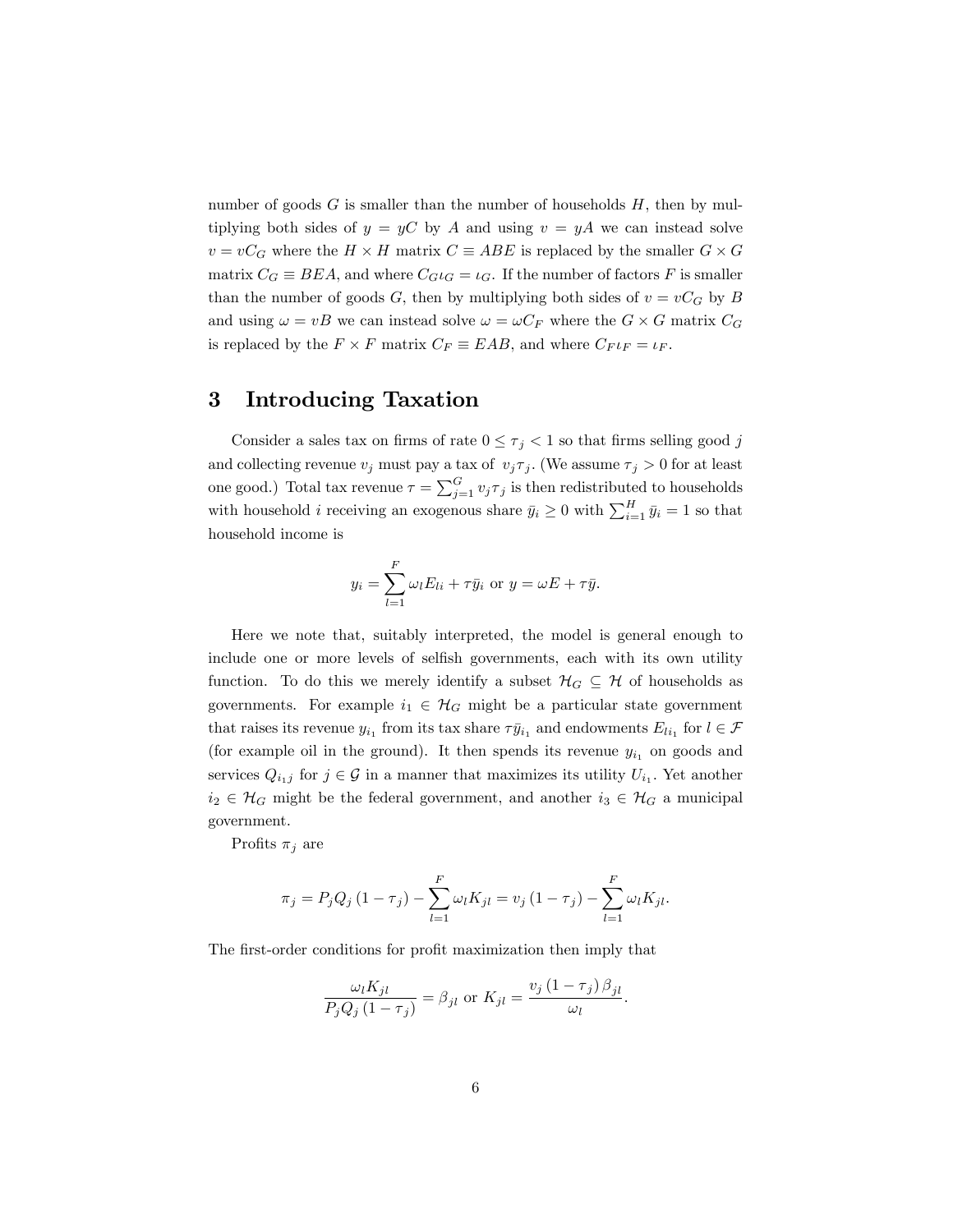Summing over j and using  $\sum_{j=1}^{G} K_{jl} = E_l = 1$  yields

$$
\omega = v \left( I - \tau_d \right) B
$$

where  $\tau_d \equiv diag\left[\tau_1, \tau_2, \ldots, \tau_G\right]$  is a  $G \times G$  diagonal matrix.

With the new tax regime added the model now becomes

$$
y = \omega E + \tau \bar{y}, \ v = yA, \omega = v(I - \tau_d)B \tag{13}
$$

with  $\bar{y} \iota_H = 1$  and  $\tau = v \tau_d \iota_G$ . The normalization  $v \iota_G = 1$  then implies  $y \iota_H = 1$ and  $\omega \iota_F = 1 - \tau$  as

$$
1 = v \iota_G = y \Lambda \iota_G = y \iota_H
$$
 and  $\omega \iota_F = v (I - \tau_d) B \iota_F = v (I - \tau_d) \iota_G = 1 - \tau$ .

From (13) we have  $y = yC_{\tau_d}$  as

$$
y = yA(I - \tau_d)BE + yA\tau_d \iota_G \bar{y} = y(A(I - \tau_d)BE + \tau_d \iota_G \bar{y}) = yC_{\tau_d}
$$

where

$$
C_{\tau_d} = A (I - \tau_d) BE + A \tau_d \iota_G \bar{y}.
$$

We have  $C_{\tau_d} \iota_H = \iota_H$  as

$$
C_{\tau_d}\iota_H = (A(I - \tau_d)BE + A\tau_d\iota_G\bar{y})\iota_H = ABE\iota_H - A\tau_dBE\iota_H + A\tau_d\iota_G
$$
  
=  $\iota_H - A\tau_d\iota_G + A\tau_d\iota_G = \iota_H.$ 

Thus the problem of solving for y in  $y = yC_{\tau_d}$  for  $y \mu_H = 1$  is equivalent to solving for  $y = yC$  in Section 2.1, and so y can be found using either of the two methods discussed in Section 2.1.

Assuming that  $\tau_d \neq 0$  we can obtain an expression for y without having to partition  $C_{\tau_d}$ . From (13) we have

$$
y = \omega E + \tau \bar{y} = v(I - \tau_d) BE + \tau \bar{y} = yA(I - \tau_d) BE + \tau \bar{y}
$$
 (14)

so

$$
y = \tau \bar{y} (I - A (I - \tau_d) BE)^{-1}.
$$

This expression is valid since  $0 \leq \tau_j < 1$  with  $\tau_j > 0$  for at least one j, and so the matrix  $A(I - \tau_d) BE$  has eigenvalues strictly less than one in modulus and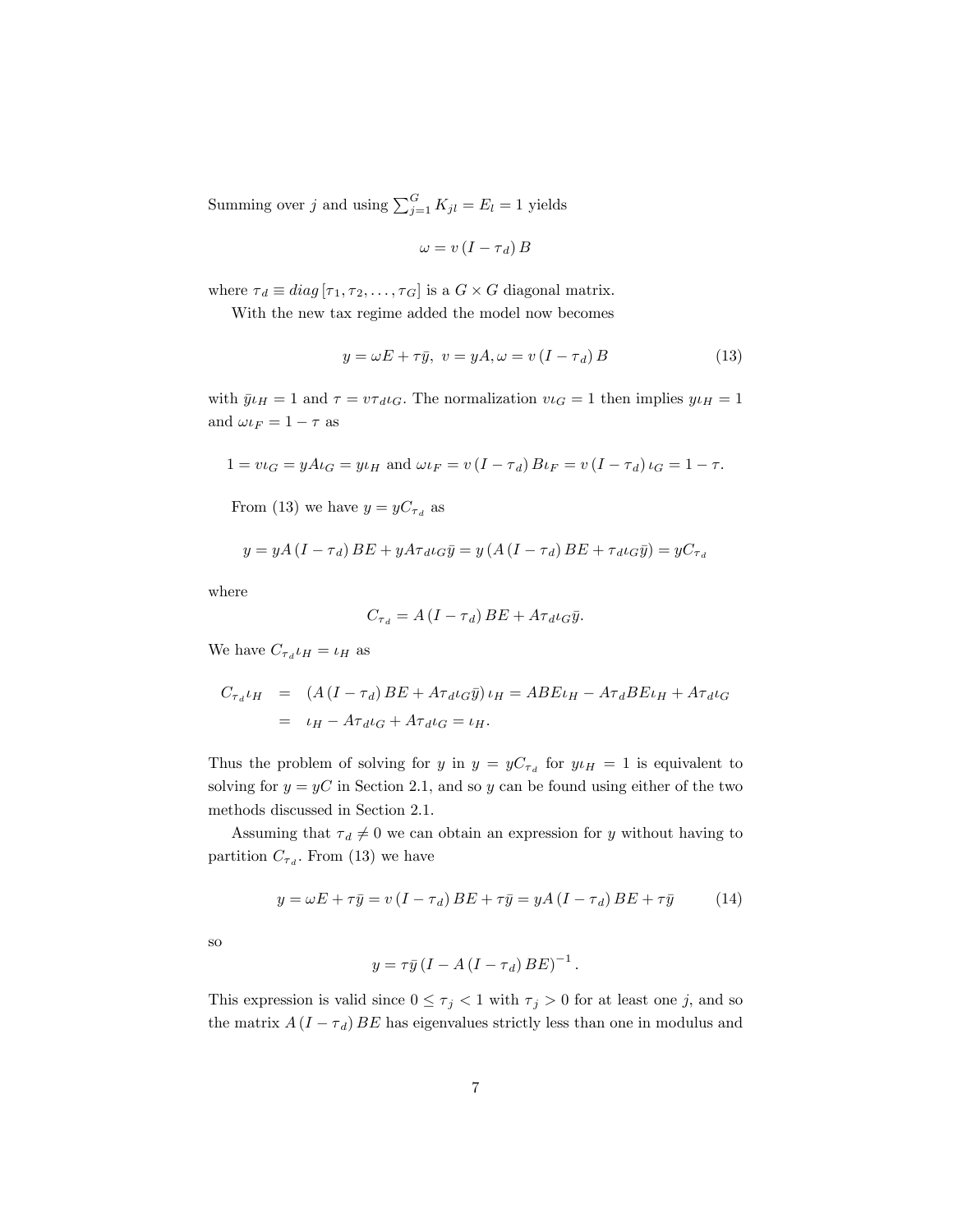hence the matrix

$$
(I - A (I - \tau_d) BE)^{-1} = I + \sum_{m=1}^{\infty} (A (I - \tau_d) BE)^m
$$

exists and is strictly positive. Since  $y\mu = 1$  we can solve for tax revenue  $\tau$  and y as

$$
\tau = \left(\bar{y}\left(I - A\left(I - \tau_d\right)BE\right)^{-1}\iota_H\right)^{-1} \text{ and } y = \frac{\bar{y}\left(I - A\left(I - \tau_d\right)BE\right)^{-1}}{\bar{y}\left(I - A\left(I - \tau_d\right)BE\right)^{-1}\iota_H}.
$$
\n(15)

Once we have y we can then obtain  $v = yA$  and  $\omega = v(I - \tau_d)B$ , leading to an allocation  $\{Q, K\}$  where

$$
q_{ij} = \frac{y_i \alpha_{ij}}{v_j}, K_{jl} = \frac{v_j (1 - \tau_j) \beta_{jl}}{\omega_l}.
$$
\n(16)

#### 3.1 Uniform Taxation

Uniform taxation occurs when  $\tau_d = \tau I$  where the scalar  $\tau$  is the uniform tax rate. Uniform taxation leads to a Pareto efficient allocation since with  $\tau_d = \tau I$ in (14) we obtain

$$
y = yABE(1 - \tau) + \tau \bar{y} = yAB(E(1 - \tau) + \tau \iota_F \bar{y}) = yABE_{\tau} = yC_{\tau}
$$

where

$$
E_{\tau} = E(1 - \tau) + \tau \iota_F \bar{y} \text{ and } C_{\tau} = A B E_{\tau}.
$$

That is, uniform taxation is equivalent changing the endowment matrix from  $E$ to  $E_{\tau}$ .

## 4 Tax Reform

The problem we address in this section is how to reform an inefficient tax system by implementing a uniform tax  $\tau^*$  and vector of tax shares  $\bar{y}^*$  in such a way that everybody in the economy benefits.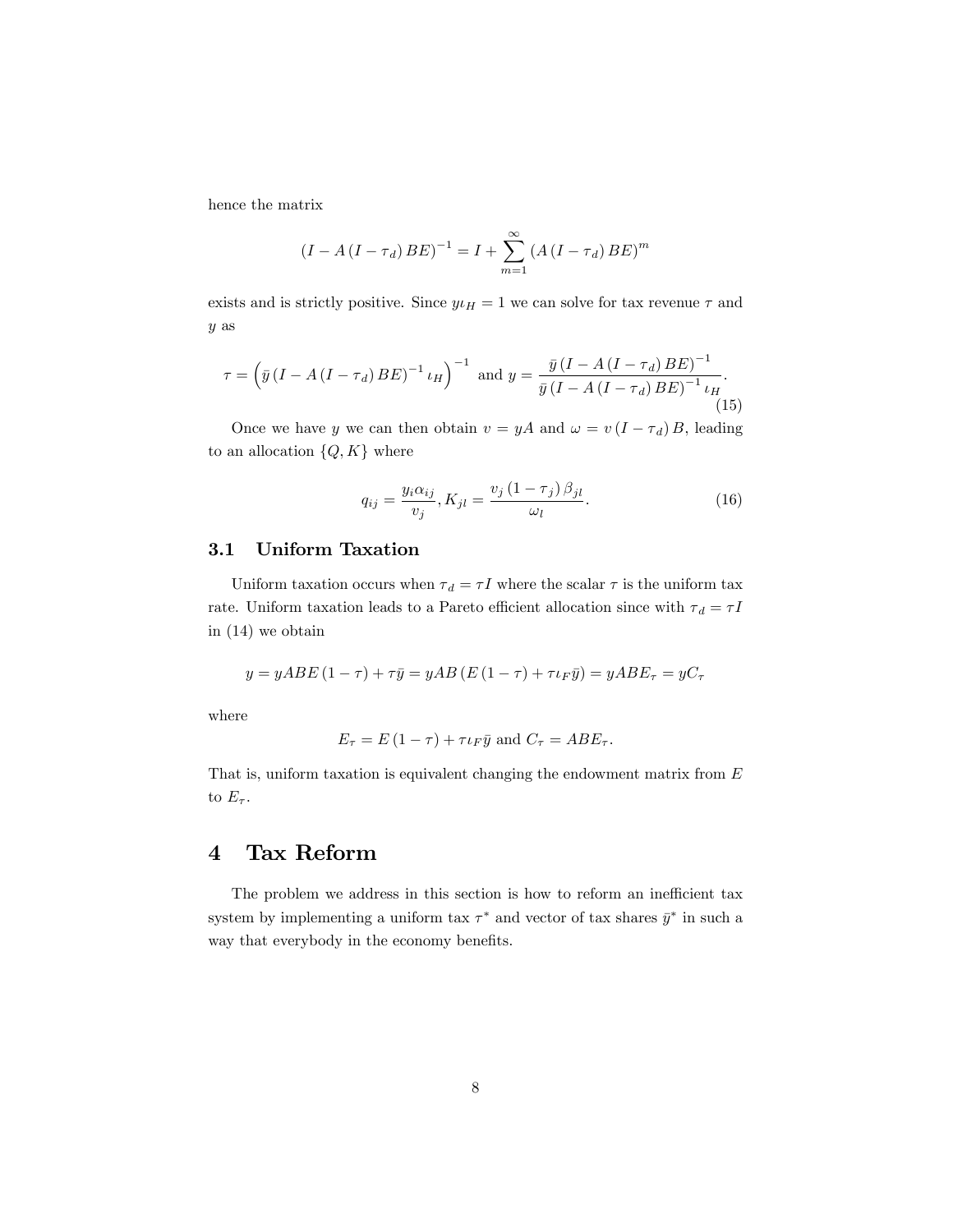### 4.1 Efficiency

Our first task is to characterize any Pareto optimal allocation  $\{Q^*, K^*\}$ . We exclude allocations where some households have zero consumption so that we require  $U_i^*$  >  $-\infty$  for all  $i \in \mathcal{H}$ . Given a  $1 \times H$  vector  $y^* \equiv [y_i^*]$  satisfying  $y_i^*$  > 0 (this insures  $U_i^*$  >  $-\infty$ ) and  $y^* \iota_H = 1$ , consider maximizing the social welfare function

$$
U^* \equiv \sum_{i=1}^H y_i^* U_i = \sum_{i=1}^H \sum_{j=1}^G y_i^* \alpha_{ij} \ln(q_{ij}) + \sum_{j=1}^G \sum_{l=1}^F v_j^* \beta_{jl} \ln(K_{jl}) \qquad (17)
$$

subject to the feasibility constraints

$$
\sum_{i=1}^{H} q_{ij} = 1 \text{ for all } j \in \mathcal{G} \text{ and } \sum_{j=1}^{G} K_{jl} = 1 \text{ for all } l \in \mathcal{F}
$$
 (18)

where  $v^* \equiv [v_j^*] = y^* A$  and  $\omega^* \equiv [\omega_l^*] = v^* B$ . We can rewrite (17) as

$$
U^* \equiv \sum_{j=1}^{G} v_j^* \sum_{i=1}^{H} \frac{y_i^* \alpha_{ij}}{v_j^*} \ln(q_{ij}) + \sum_{l=1}^{F} \omega_l^* \sum_{j=1}^{G} \frac{v_j^* \beta_{jl}}{\omega_l^*} \ln(K_{jl})
$$

so that using either calculus or an information inequality (see Rao, 1973, p 58), it follows that this has a unique solution, the allocation  $\{Q^*, K^*\}$  given by

$$
q_{ij}^* = \frac{y_i^* \alpha_{ij}}{v_j^*}, K_{jl}^* = \frac{v_j^* \beta_{jl}}{\omega_l^*}.
$$
 (19)

Since  $\{Q^*, K^*\}$  maximizes  $U^*$ , it follows that any allocation of the form (19) is Pareto optimal. It follows then that the competitive allocation in (12) with

$$
q_{ij} = \frac{y_i \alpha_{ij}}{v_j}, K_{jl} = \frac{v_j \beta_{jl}}{\omega_l}
$$

is Pareto optimal with  $y^* = y, v^* = v$ , and  $\omega^* = \omega$ . As well the uniform taxation allocation in (16) given by

$$
q_{ij} = \frac{y_i \alpha_{ij}}{v_j}, K_{jl} = \frac{v_j \beta_{jl} (1 - \tau)}{\omega_l}
$$

is Pareto optimal with  $y^* = y$ ,  $v^* = v$ , and  $\omega^* = \frac{\omega}{1 - \tau}$ .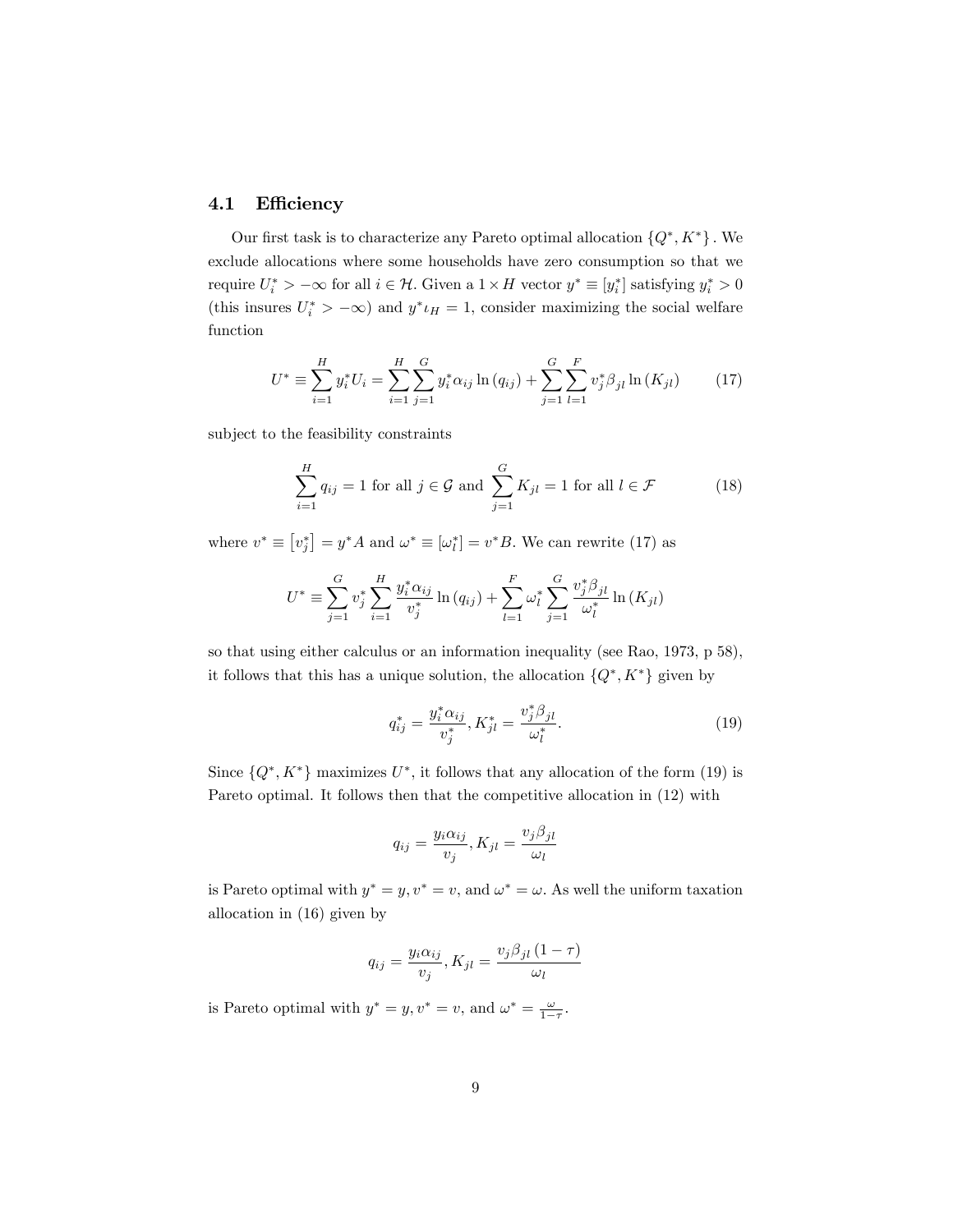### 4.2 Making Everybody Better Off

Our next task is to show how to calculate a Pareto efficient allocation that makes everybody in the economy better off relative to an inefficient status quo allocation. Denote the inefficient status quo allocation  $\{Q, K\}$  satisfying

$$
\sum_{i=1}^{H} q_{ij} = 1
$$
 and 
$$
\sum_{j=1}^{G} K_{jl} = 1
$$

with household utility

$$
U_i = \sum_{j=1}^G \alpha_{ij} \ln(q_{ij}) + \sum_{j=1}^G \sum_{l=1}^F \alpha_{ij} \beta_{jl} \ln(K_{jl})
$$
 for all  $i \in \mathcal{H}$ .

Consider then a competitive allocation where we endow each household as

$$
E_{li}^* \equiv \sum_{j=1}^G q_{ij} K_{jl} \text{ or } E^* \equiv [E_{li}^*] = K^T Q^T.
$$
 (20)

Replacing  $E$  with  $E^*$  in (11), we compute the corresponding competitive equilibrium as

$$
y^* = y^* C^* \text{ where } C^* \equiv A B E^*, v^* = y^* A, \omega^* = v^* B. \tag{21}
$$

This leads to the Pareto optimal competitive allocation  $\{Q^*, K^*\}$  given by

$$
q_{ij}^* = \frac{y_i^* \alpha_{ij}}{v_j^*}, K_{jl}^* = \frac{v_j^* \beta_{jl}}{\omega_l^*}
$$
 (22)

with utility

$$
U_i^* = \sum_{j=1}^{G} \alpha_{ij} \ln (q_{ij}^*) + \sum_{j=1}^{G} \sum_{l=1}^{F} \alpha_{ij} \beta_{jl} \ln (K_{jl}^*) \text{ for all } i \in \mathcal{H}.
$$

Here we show that moving to the allocation  $\{Q^*, K^*\}$  makes everyone at least as well off as the status quo allocation  $\{Q, K\}$ .

**Theorem 1**  $U_i^* \geq U_i$  for all  $i \in \mathcal{H}$ .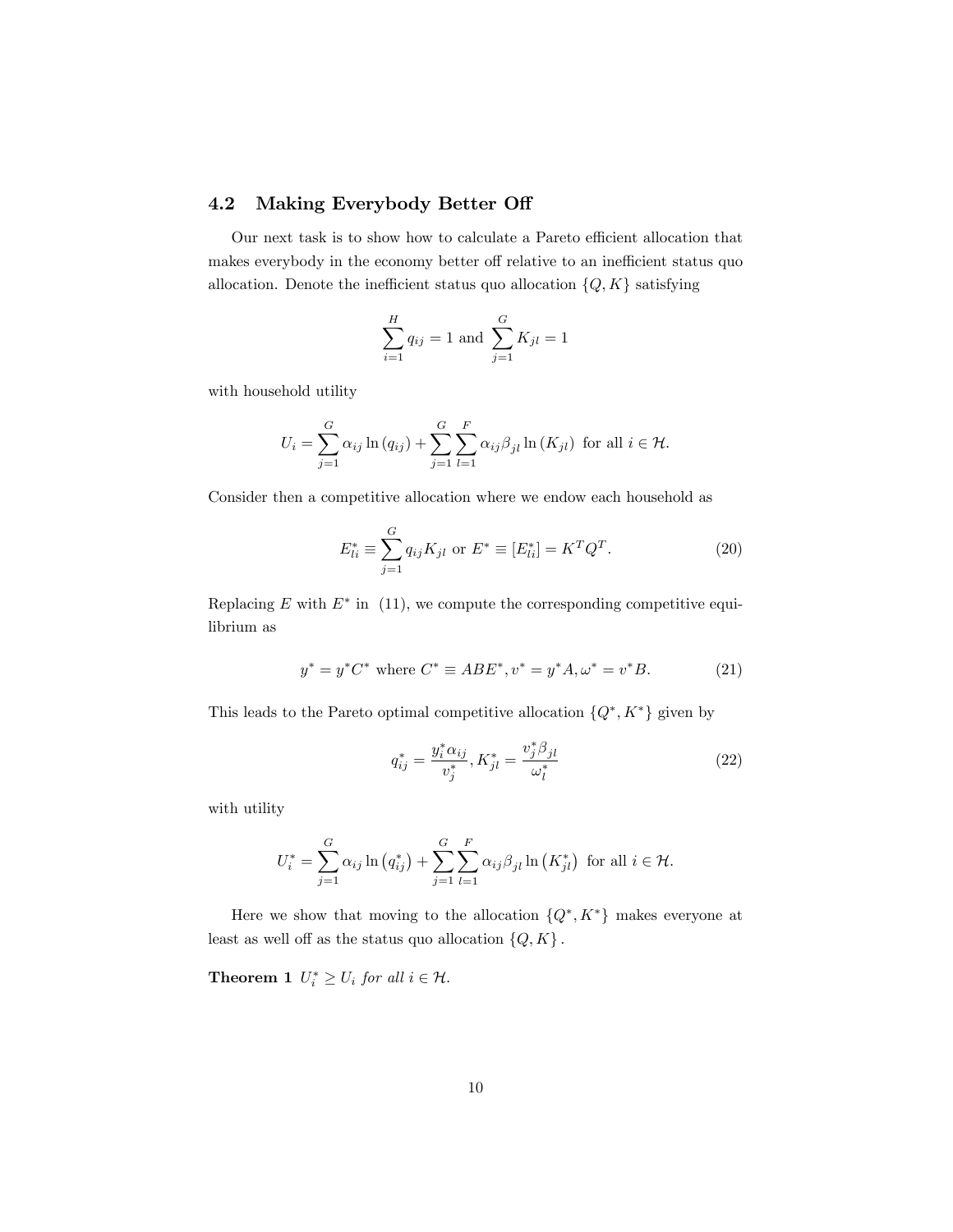**Proof.** With  $Y^* \equiv 1$  we have  $W_l^* = \omega_l^*, Y_i^* = y_i^*$  from (21) and

$$
P_j^* = \frac{v_j^*}{Q_j^*} \text{ where } Q_j^* \equiv \prod_{l=1}^F (K_{jl}^*)^{\beta_{jl}}.
$$

The production plan with inputs  $K_{jl}$  and output  $Q_j \equiv \prod_{l=1}^F (K_{jl})^{\beta_{jl}}$  is feasible and hence must make non-positive profits, and so

$$
\tilde{\pi}_j \equiv P_j^* Q_j - \sum_{l=1}^F \omega_l^* K_{jl} \le 0
$$
\n(23)

with  $\tilde{\pi}_j = 0$  if and only if  $K_{jl} = K_{jl}^*$  and  $Q_j = Q_j^*$ . Define

$$
\tilde{Y}_i \equiv \sum_{j=1}^G P_j^* Q_{ij}.
$$

Multiplying both sides of (23) by  $q_{ij}$ , summing over j, and using  $\tilde{\pi}_j \leq 0$  implies that  $\tilde{Y}_i \leq y_i^*$  as

$$
\tilde{Y}_i = \sum_{j=1}^G P_j^* q_{ij} Q_j = \sum_{j=1}^G q_{ij} \tilde{\pi}_j + \sum_{l=1}^F \omega_l^* \sum_{j=1}^G q_{ij} K_{jl} = \sum_{j=1}^G q_{ij} \tilde{\pi}_j + y_i^* \le y_i^* \quad (24)
$$

with equality if an only if  $\tilde{\pi}_j = 0$  for all  $j \in G$ . Since  $y_i^* \ge \tilde{Y}_i$ , household i in the constructed competitive equilibrium can afford its status quo consumption  $Q_{ij}$  for all  $j \in \mathcal{G}$ , and so the desired result  $U_i^* \geq U_i$  for all  $i \in \mathcal{H}$  follows.

Here we show that having an allocation of the form  $\{Q^*, K^*\}$  in (22) is necessary and sufficient for an allocation to be Pareto optimal.

**Theorem 2** An allocation  $\{Q, K\}$  is Pareto optimal if and only if there exists a strictly positive  $1 \times H$  vector  $y^*$  satisfying  $y^* \iota_H = 1$  such that

$$
q_{ij} = \frac{y_i^* \alpha_{ij}}{v_j^*}, K_{jl} = \frac{v_j^* \beta_{jl}}{\omega_l^*} \text{ where } v^* = y^* A, \omega^* = v^* B.
$$

Proof. We have already shown that an allocation of the above form is Pareto optimal. Now suppose that  $\{Q, K\}$  is Pareto optimal. If we calculate  $y^*$  from (21) then it must be that  $U_i = U_i^*$  for all  $i \in \mathcal{H}$  since  $\{Q, K\}$  is Pareto optimal. It follows that  $\{Q, K\}$  maximizes the social welfare function  $U^*$  in (17) with income distribution  $y^*$ . Since this has a unique maximum the result follows.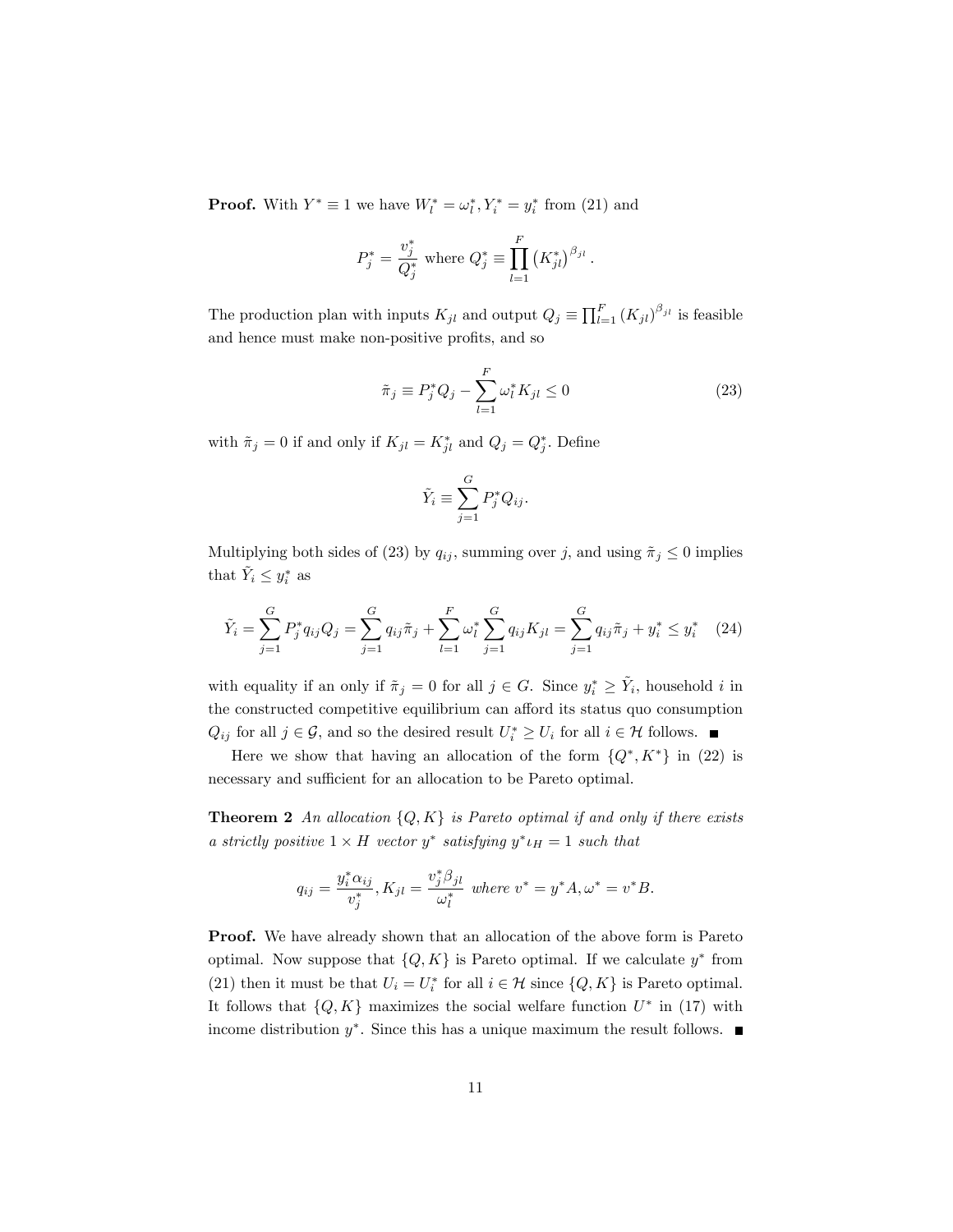We now prove that any non-uniform tax regime is inefficient.

**Theorem 3** The tax allocation  $\{Q, K\}$  in (16) given by

$$
q_{ij} = \frac{y_i \alpha_{ij}}{v_j}, K_{jl} = \frac{v_j (1 - \tau_j) \beta_{jl}}{\omega_l}
$$

is Pareto optimal if and only if  $\tau_j = \tau$  for all  $j \in \mathcal{F}$ .

Proof. We have already shown that a uniform tax leads to a Pareto optimal allocation. Now suppose the allocation is Pareto efficient. From Theorem 2 there exists a  $y^*$  with  $v^* = y^*A$  and  $\omega^* = v^*B$  such that  $q_{ij} = q_{ij}^*$  and  $K_{jl} = K_{jl}^*$  or

$$
\frac{y_i \alpha_{ij}}{v_j} = \frac{y_i^* \alpha_{ij}}{v_j^*} \text{ and } \frac{v_j (1 - \tau_j) \beta_{jl}}{\omega_l} = \frac{v_j^* \beta_{jl}}{\omega_l^*}.
$$

Cancelling  $\alpha_{ij} > 0$  from  $q_{ij} = q_{ij}^*$  we have  $y_i^* v_j = v_j^* y_i$ . Summing over i and using

$$
\sum_{i=1}^{H} y_i = \sum_{i=1}^{H} y_i^* = 1
$$

yields  $v_j^* = v_j$  for all  $j \in \mathcal{G}$  and hence  $y_i^* = y_i$  for all  $i \in \mathcal{H}$ . Cancelling  $\beta_{jl} > 0$ from  $K_{jl} = K_{jl}^*$  and using  $v_j^* = v_j$  we have  $(1 - \tau_j) \omega_l^* = \omega_l$ . Summing over l and using

$$
\sum_{l=1}^{F} \omega_l^* = 1 \text{ and } \sum_{l=1}^{F} \omega_l = 1 - \tau
$$

yields  $\tau_j = \tau$  for all  $j \in \mathcal{G}$ .

Suppose then that we have an inefficient tax regime  $\{Q, K\}$  with non-uniform tax rates  $\tau_d \neq \tau I$ . We seek to replace it by an efficient uniform tax regime  $\{Q^*, K^*\}$  with uniform tax rate  $\tau^*$  and a corresponding  $1 \times H$  vector of tax shares  $\bar{y}^* = [\bar{y}_i^*]$  where  $U_i^* > U_i$  for all  $i \in \mathcal{H}$ . From the inefficient initial allocation  $\{Q, K\}$  define  $E^* = [E_{li}^*]$  using  $(20)$  as

$$
E_{li}^{*} \equiv \sum_{j=1}^{G} q_{ij} K_{jl} = \frac{y_i}{\omega_l} \sum_{j=1}^{G} \alpha_{ij} (1 - \tau_j) \beta_{jl}
$$

with  $C^* = ABE^*$ . The resulting competitive equilibrium yields an allocation  $\{Q^*, K^*\}$  given by

$$
q_{ij}^* = \frac{y_i^* \alpha_{ij}}{v_j^*}, K_{jl}^* = \frac{v_j^* \beta_{jl}}{\omega_l^*} \text{ for all } i \in \mathcal{H}, j \in \mathcal{G}, l \in \mathcal{F}.
$$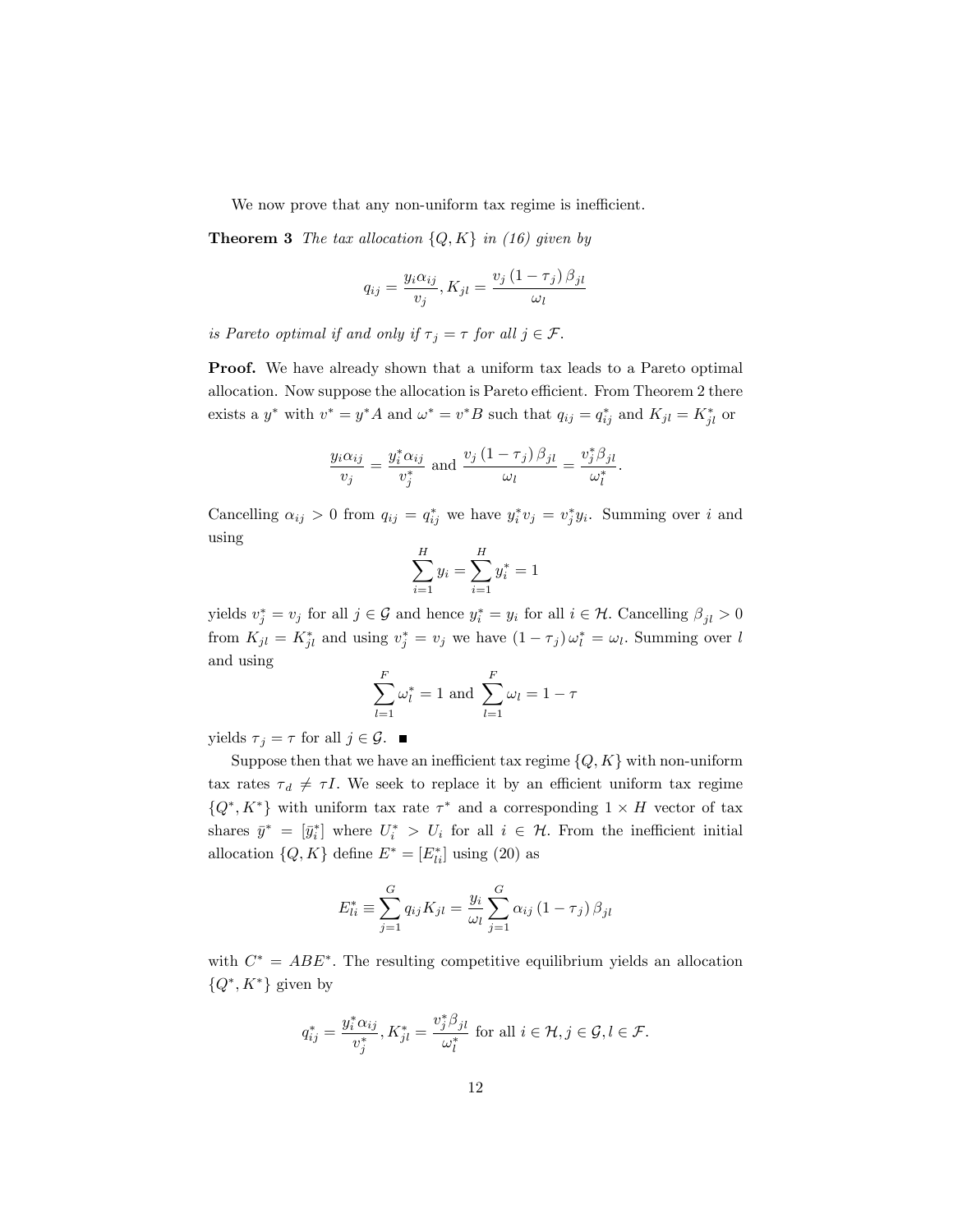By construction this allocation satisfies  $U_i^* \geq U_i$  for all  $i \in \mathcal{H}$ . Since the tax is not uniform and  $\{Q, K\}$  is not Pareto efficient, it follows by Theorem 3 that  $U_i^* > U_i$  for some  $i \in \mathcal{H}$ .

In fact we can show that  $U_i^* > U_i$  for all  $i \in \mathcal{H}$ , that is the allocation  $\{Q^*K^*\}$ will make everybody in the economy better off.

**Theorem 4** If the tax is not uniform then  $U_i^* > U_i$  for all  $i \in \mathcal{H}$ .

**Proof.** We demonstrate this by showing that if  $U_i^* = U_i$  for one household, then the tax must be uniform. From (24) we have

$$
\tilde{Y}_i \equiv \sum_{j=1}^G P_j^* Q_{ij} = \sum_{j=1}^G q_{ij} \tilde{\pi}_j + y_i^* \le y_i^*.
$$

If  $U_i^* = U_i$  it must be that  $\tilde{Y}_i = y_i^*$  since if  $\tilde{Y}_i < y_i^*$  this household could consume its status quo consumption  $Q_{ij}$ , obtain utility  $U_i^*$ , and spend the remaining income  $y_i^* - \tilde{Y}_i > 0$  to achieve a higher level of utility than  $U_i^*$ , which is impossible. Since  $Q_{ij}^*$  for  $j \in \mathcal{G}$  is the unique consumption bundle that maximizes utility in the competitive equilibrium, it follows that  $Q_{ij} = Q_{ij}^*$  for all  $j \in \mathcal{G}$ . Since  $\tilde{Y}_i = y_i^*$  it follows that  $\tilde{\pi}_j = 0, Q_j = Q_j^*$  and

$$
K_{jl} = \frac{v_j (1 - \tau_j) \beta_{jl}}{\omega_l} = K_{jl}^* = \frac{v_j^* \beta_{jl}}{\omega_l^*} \text{ for all } j \in \mathcal{G}, l \in \mathcal{F}.
$$

Thus  $v_j (1 - \tau_j) \omega_l^* = v_j^* \omega_l$  and so summing over l and using

$$
\sum_{l=1}^{F} \omega_l^* = 1, \ \sum_{l=1}^{F} \omega_l = 1 - \tau
$$

yields

$$
v_j = \frac{v_j^*(1-\tau)}{(1-\tau_j)}
$$
 for all  $j \in \mathcal{G}$ .

For the household with  $U_i = U_i^*$  we have already shown that  $Q_{ij} = Q_{ij}^*$ . Since  $Q_j = Q_j^*$  it follows that

$$
q_{ij} = \frac{y_i \alpha_{ij}}{v_j} = \frac{y_i^* \alpha_{ij} (1 - \tau_j)}{v_j^* (1 - \tau)} = q_{ij}^* = \frac{y_i^* \alpha_{ij}}{v_j^*}
$$
 for all  $j \in \mathcal{G}$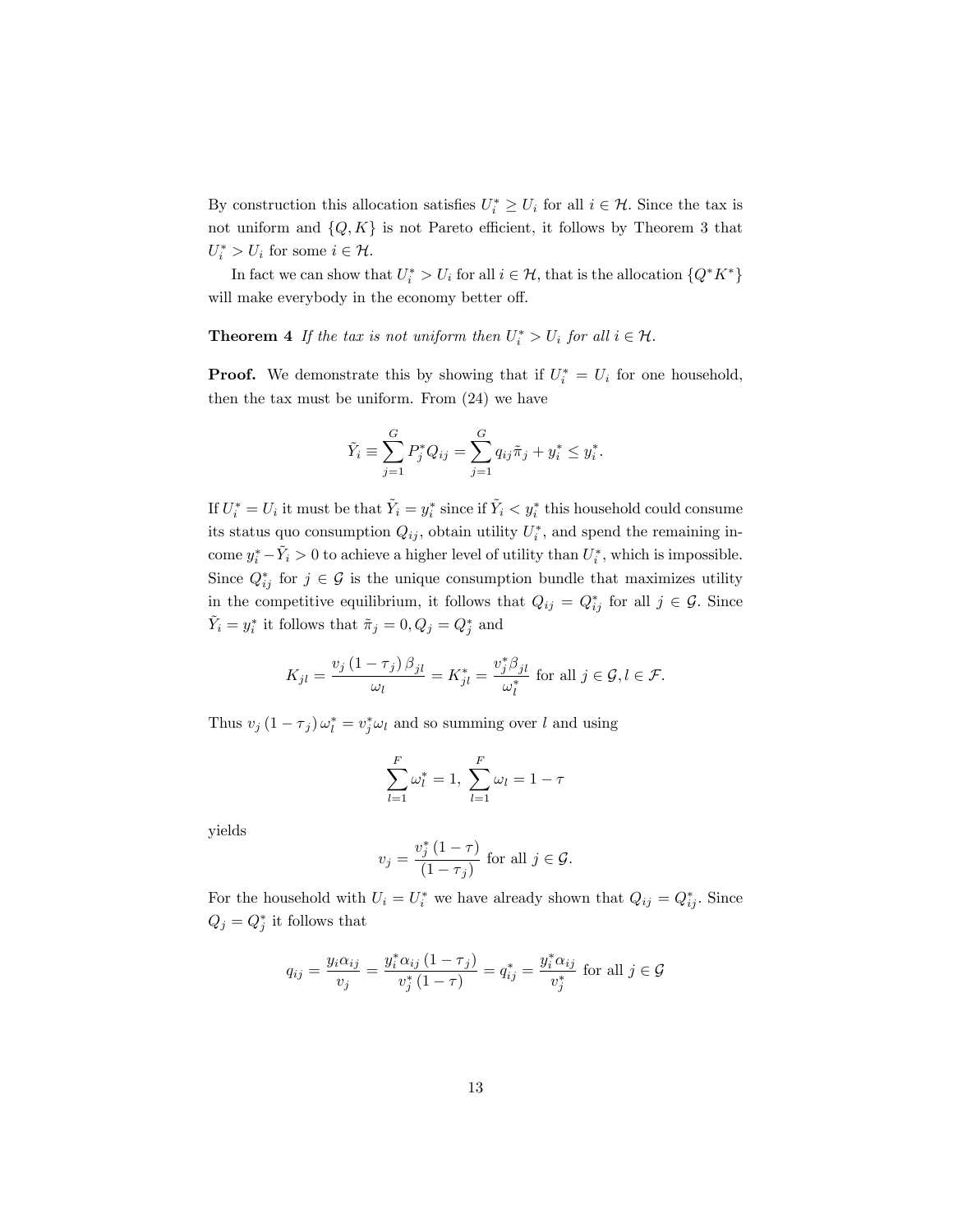so that  $(1 - \tau_j) y_i = (1 - \tau) y_i^*$ . Summing over i and using

$$
\sum_{l=1}^{F} y_i^* = \sum_{l=1}^{F} y_i = 1
$$

then yields the required result  $\tau_j = \tau$  for all  $j \in \mathcal{G}$ .

### 4.3 Implementing The Optimal Tax Regime

Optimal tax reform leading to the Pareto improving allocation  $\{Q^*, K^*\}$  depends then on engineering tax policy so that we achieve the target optimal income distribution  $y^*$ . This can be done by choosing  $\tau^*, \bar{y}^*$  according to Theorem 5 below. To this end note from (14) that with an optimal income distribution  $y^*$  and a uniform tax we have

$$
y^* = y^* A B E (1 - \tau^*) + \tau^* \bar{y}^* = \hat{y} (1 - \tau^*) + \tau^* \bar{y}^* \tag{25}
$$

where  $\hat{y} = y^* A B E$  or

$$
\hat{y}_i = \sum_{l=1}^F \omega_l^* E_{il} > 0 \text{ with } \omega^* \equiv y^* AB.
$$

Here  $\hat{y}_i$  is the income of household i if  $\omega^*$  were used to value its endowments. Since  $ABE\iota_H = \iota_H$  it follows that  $\hat{y}\iota_H = 1$ .

**Theorem 5** A given income distribution  $y^*$  can be achieved with a uniform tax  $\tau^*$  satisfying  $\tau^*_{\min} \leq \tau^* \leq 1$  where

$$
\bar{y}^* = \begin{cases} y^* & \text{if } \hat{y} = y^* \\ \frac{y^* - \hat{y}}{\tau^*} + \hat{y} & \text{if } \hat{y} \neq y^* \end{cases} \quad \text{and } \tau^*_{\min} = \begin{cases} 0 & \text{if } \hat{y} = y^* \\ 1 - \min_{i \in \mathcal{H}} \frac{y_i^*}{\hat{y}_i} & \text{if } \hat{y} \neq y^* \end{cases}
$$

**Proof.** First suppose that  $\hat{y} = y^*$ . From (25) it follows that the government can achieve the desired distribution of income  $y^*$  by abolishing all taxes and subsidies and setting  $\tau^* = 0$ . More generally it can chose any tax rate  $0 \le \tau^* \le 1$  in (25) as long as it sets  $\bar{y}^* = y$ . Now suppose that  $\hat{y} \neq y^*$ . For a given  $\tau^* > 0$  we can achieve  $y^*$  by setting  $\bar{y}^* = \frac{1}{\tau^*} (y^* - \hat{y}) + \hat{y}$  or

$$
\bar{y}_i^* = \frac{y_i^* - \hat{y}_i}{\tau^*} + \hat{y}_i.
$$
\n(26)

: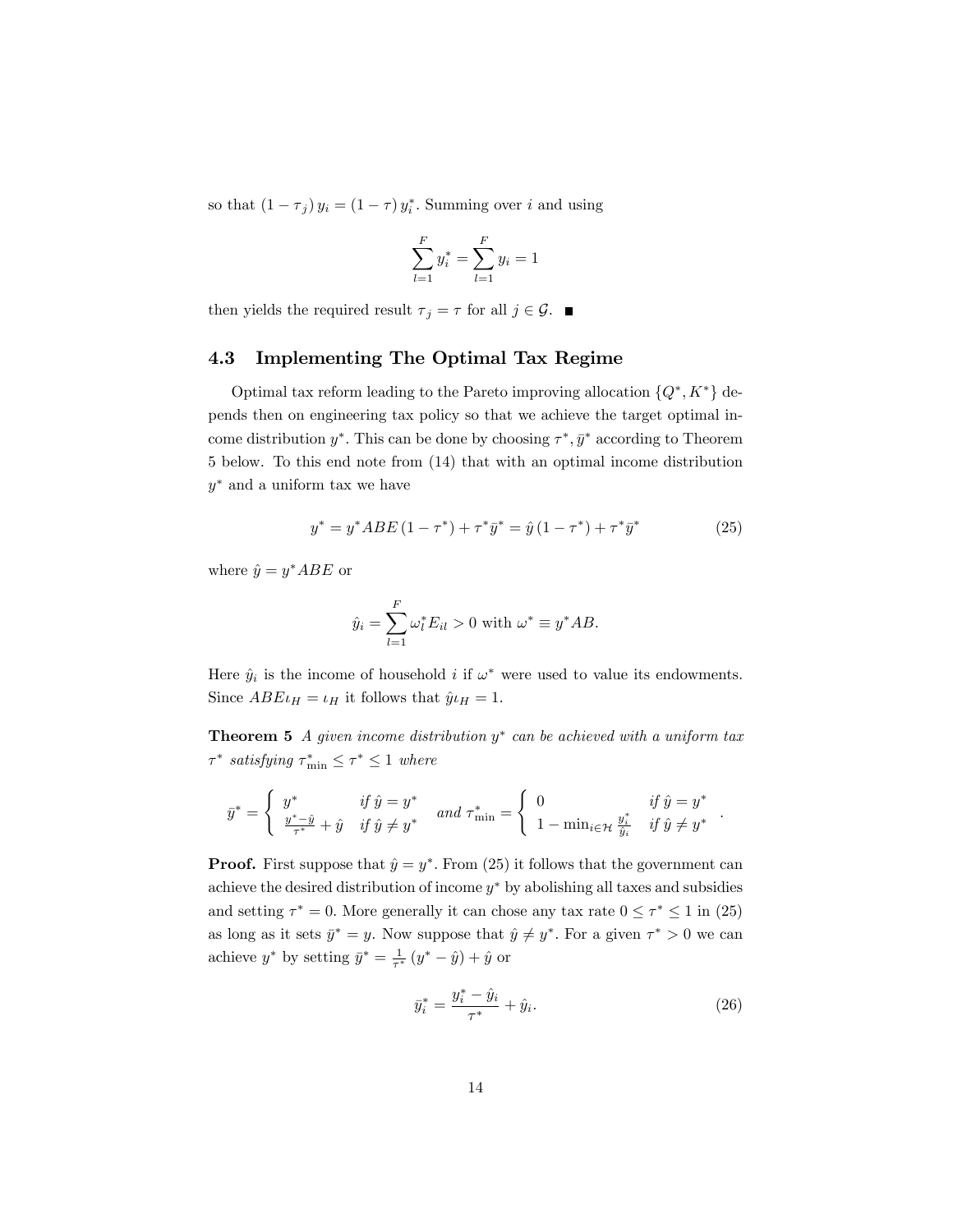If  $y_i^* > \hat{y}_i$  then any tax rate  $0 < \tau^* \leq 1$  will insure that  $\bar{y}_i \geq 0$ . If  $y_i < \hat{y}_i$ , as it must be for at least one household since  $\hat{y} \neq y^*$  and  $(\hat{y} - y^*) \iota_H = 0$ , then to insure that  $\bar{y}_i \geq 0$  we require

$$
\tau^* \ge \frac{\hat{y}_i - y_i^*}{\hat{y}_i} = 1 - \frac{y_i^*}{\hat{y}_i}.
$$

The minimum tax rate  $0 < \tau_{\min} < 1$  that insures  $\bar{y}_i \geq 0$  for all  $i \in \mathcal{H}$  is then

$$
\tau_{\min} \equiv \max_{i \in \mathcal{H}} \frac{\hat{y}_i - y_i^*}{\hat{y}_i} = 1 - \min_{i \in \mathcal{H}} \frac{y_i^*}{\hat{y}_i}.\tag{27}
$$

Notice that unless  $\hat{y} = y^*$  the exercise of imposing a Pareto improving tax reform puts a lower bound on the size of government, as given by  $\tau_{\min}$ .

### 4.4 Perturbing  $y^*$

The allocation  $\{Q^*, K^*\}$  with income distribution  $y^*$  leading to  $U_i^* > U_i$  for all  $i \in \mathcal{H}$  is not unique. Even though all households benefit, some households might benefit more than others, and so one might want to consider alternative allocations. These can be explored by considering a first-order perturbation around  $y^*$  of  $y^* + \delta \Delta y^*$ , where  $\delta \geq 0$  is a sufficiently small scalar and  $\Delta y^*$  is any  $1 \times H$  vector of directions satisfying  $\Delta y^* \iota_H = 0$ .

Let the utility of household  $i$  with this perturbed income distribution be  $U_i^* + \delta \Delta U_i^*$ , where it can be shown that

$$
\Delta U_i^* = \frac{1}{\delta} \ln \left( 1 + \delta \frac{\Delta y_i^*}{y_i^*} \right) - \sum_{l=1}^F \beta_l^i \ln \left( 1 + \delta \frac{\Delta \omega_l^*}{\omega_l^*} \right)
$$

where  $\Delta \omega^* \equiv \Delta y^* AB$  and  $\beta_l^i \equiv \sum_{j=1}^G \alpha_{ij} \beta_{jl}$  satisfies  $\sum_{l=1}^F \beta_l^i = 1$  and  $\sum_{l=1}^F y_i^* \beta_l^i = 1$  $\omega_l^*$ . Since for all  $i \in \mathcal{H}$ 

$$
U_i^* + \delta \Delta U_i^* > U_i
$$

it follows that for  $\delta$  sufficiently small we will still have  $U_i^* + \delta \Delta U_i^* > U_i$  for all  $i \in \mathcal{H}$ . The perturbed income distribution  $y^* + \delta \Delta y^*$  can then be supported with a uniform tax regime  $\tau^* + \Delta \tau^*, \bar{y}^* + \delta \Delta \bar{y}^*$  using Theorem 5. Letting  $\delta \to 0$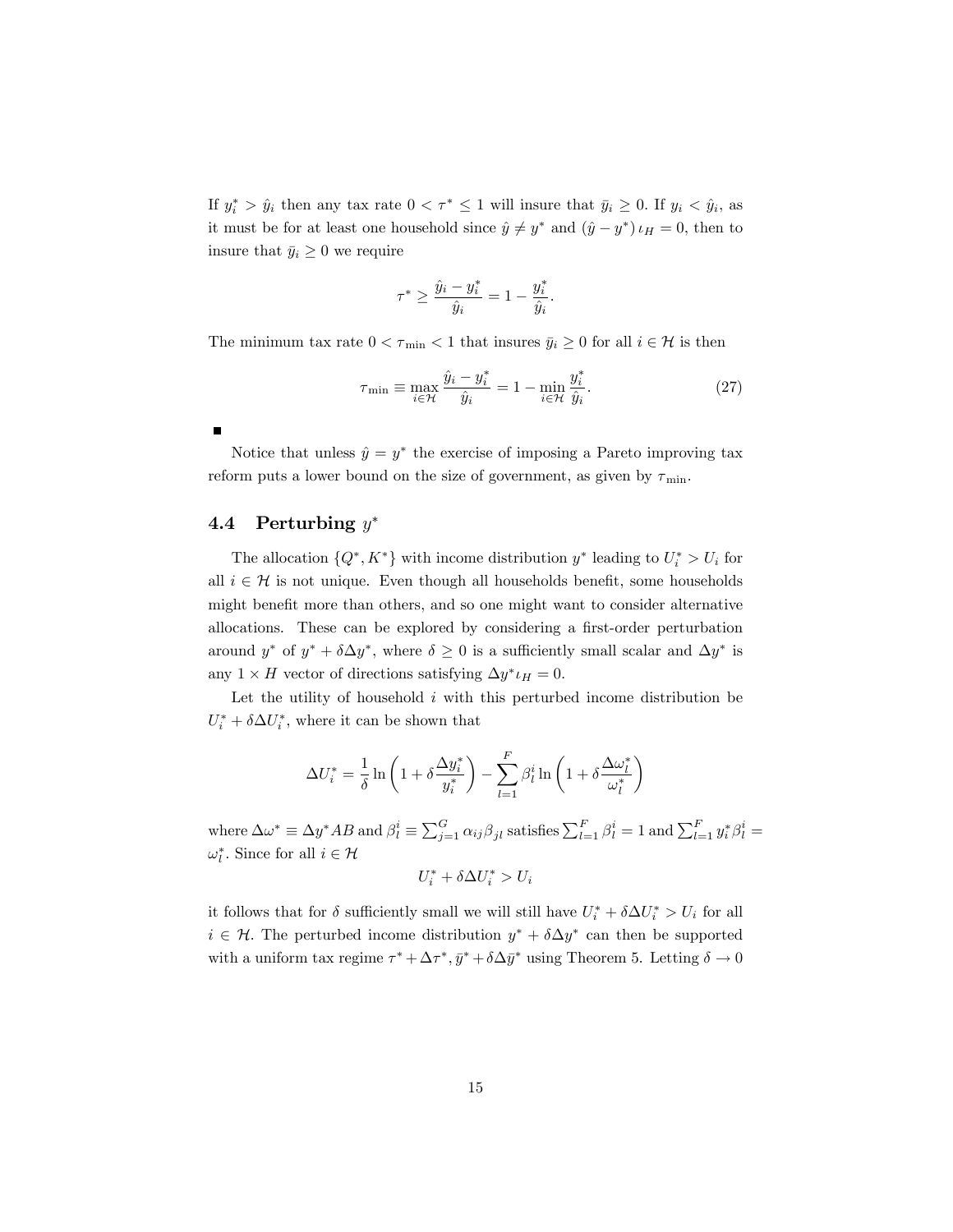we have  $\Delta U_i^* \rightarrow dU_i^*$  where

$$
dU^*_i = \frac{\Delta y^*_i}{y^*_i} - \sum_{l=1}^F \beta^i_l \frac{\Delta \omega^*_l}{\omega^*_l}
$$

which determines who gains and benefits as we begin to move away from  $y^*$  in the direction of  $\Delta y^*$ . Since  $\sum_{l=1}^F y^*_i \beta^i_l = \omega^*_l$  it follows that  $\sum_{l=1}^F y^*_i dU^*_i = 0$  and so there will be households with  $dU_i^* > 0$  and some households with  $dU_i^* < 0$ .

# 5 A Numerical Example

Here we consider a numerical example to show how an optimal tax reform would actually work. Consider an economy with  $H = 4$  households,  $G = 4$ goods, and  $F = 2$  factors of production. Obviously the model can be easily scaled up to allow for much larger values of  $H, G$ , and  $F$ .

The matrices  $A, B, E$  for this economy are assumed to be

$$
A = \begin{bmatrix} 0.6 & 0.2 & 0.1 & 0.1 \\ 0.1 & 0.6 & 0.2 & 0.1 \\ 0.1 & 0.1 & 0.6 & 0.2 \\ 0.1 & 0.1 & 0.2 & 0.6 \end{bmatrix}, B = \begin{bmatrix} 0.2 & 0.8 \\ 0.5 & 0.5 \\ 0.7 & 0.3 \\ 0.8 & 0.2 \end{bmatrix}, E = \begin{bmatrix} 0.60 & 0.20 & 0.20 & 0.00 \\ 0.25 & 0.30 & 0.40 & 0.05 \end{bmatrix}
$$

:

3  $\mathbf{1}$  $\overline{1}$  $\overline{1}$  $\overline{1}$  $\overline{1}$ 

In this example Household 1 is relatively rich, owning 60% of factor 1 and 25% of factor 2. Household 4 is relatively poor, owning none of Factor 1 and only  $5\%$ of Factor 2: Households 2 and 3 might be thought of as the middle class.

We first compute the competitive equilibrium with no taxation. We have

$$
C \equiv ABE = \begin{bmatrix} 0.3795 & 0.2630 & 0.3260 & 0.0315 \\ 0.4390 & 0.2460 & 0.2920 & 0.0230 \\ 0.4775 & 0.2350 & 0.2700 & 0.0175 \\ 0.4915 & 0.2310 & 0.2620 & 0.0155 \end{bmatrix}
$$

so that computing the unique left-hand eigenvector  $y = yC$  with  $y\iota_H = 1$  yields

$$
y = [y_i] = [0.4265 \quad 0.2496 \quad 0.2992 \quad 0.0248]
$$
  
\n
$$
v = yA = [0.3132 \quad 0.2674 \quad 0.277 \quad 0.1423]
$$
  
\n
$$
\omega = vB = [0.5041 \quad 0.4959].
$$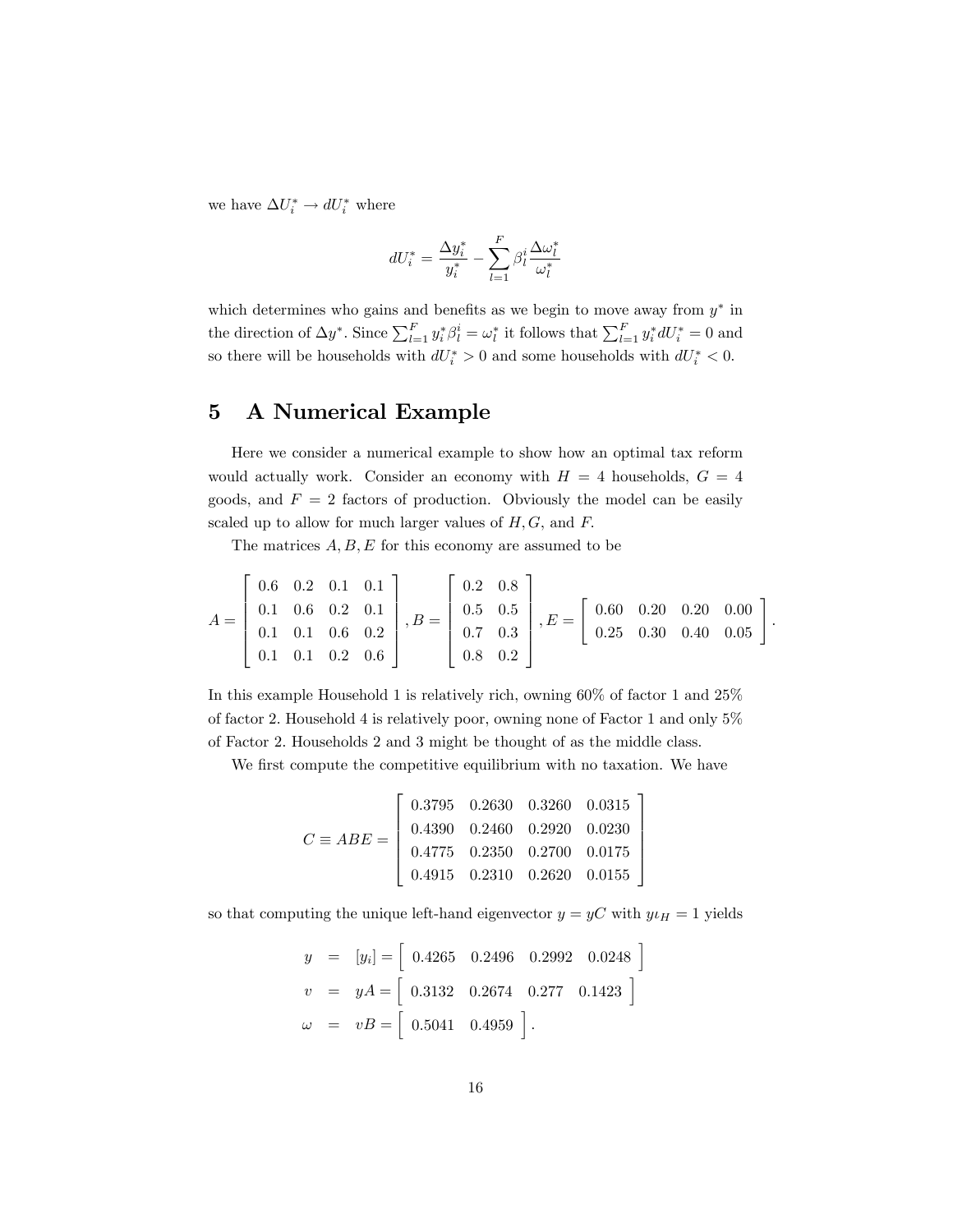Rich Household 1 receives 43% of total income, the middle class receive roughly 55% of total income, while poor Household 4 only receives 2:5% of total income. This leads to the allocation

$$
Q = [q_{ij}] = \begin{bmatrix} y_i \alpha_{ij} \\ v_j \end{bmatrix} = \begin{bmatrix} 0.8169 & 0.3189 & 0.1539 & 0.2997 \\ 0.0797 & 0.5599 & 0.1802 & 0.1754 \\ 0.0955 & 0.1119 & 0.6480 & 0.4205 \\ 0.0079 & 0.0093 & 0.0179 & 0.1045 \end{bmatrix}
$$

$$
K = [K_{jl}] = \begin{bmatrix} v_j \beta_{jl} \\ \omega_l \end{bmatrix} = \begin{bmatrix} 0.1243 & 0.5053 \\ 0.2653 & 0.2697 \\ 0.3847 & 0.1676 \\ 0.2258 & 0.0574 \end{bmatrix}
$$

with utility for each household given by

$$
\left[\begin{array}{cccccc}\nU_1 & U_2 & U_3 & U_4\n\end{array}\right] = \left[\begin{array}{cccccc}-1.7958 & -2.4224 & -2.1909 & -4.6378\end{array}\right].\tag{28}
$$

### 5.1 Introducing Inefficient Taxation

Now we impose the following inefficient tax regime

$$
\tau_d = diag \left[ \begin{array}{cccc} 0.5 & 0.15 & 0.05 & 0.0 \end{array} \right] \text{ and } \bar{y} = \left[ \begin{array}{cccc} 0 & 0.2 & 0.2 & 0.6 \end{array} \right].
$$

This tax regime taxes Good 1 the heaviest (the good that takes up the greatest budget share for rich Household 1) with a tax rate of 50%; while it leaves Good 4 untaxed (the good that takes up the greatest budget share of poor Household 4). Tax revenue is primarily given to poor Household 4, who gets 60% of tax revenue, while rich Household 1 gets no tax revenue.

We have

$$
(I - A (I - \tau_d) BE)^{-1} = \begin{bmatrix} 2.364 & 0.7704 & 0.9162 & 0.0729 \\ 1.762 & 1.966 & 1.141 & 0.0873 \\ 1.894 & 1.010 & 2.185 & 0.0873 \\ 1.943 & 1.025 & 1.199 & 1.087 \end{bmatrix}
$$

so that from (15) we have

$$
\tau = \left(\bar{y} \left(I - A \left(I - \tau_d\right) BE\right)^{-1} \iota_4\right)^{-1} = 0.193
$$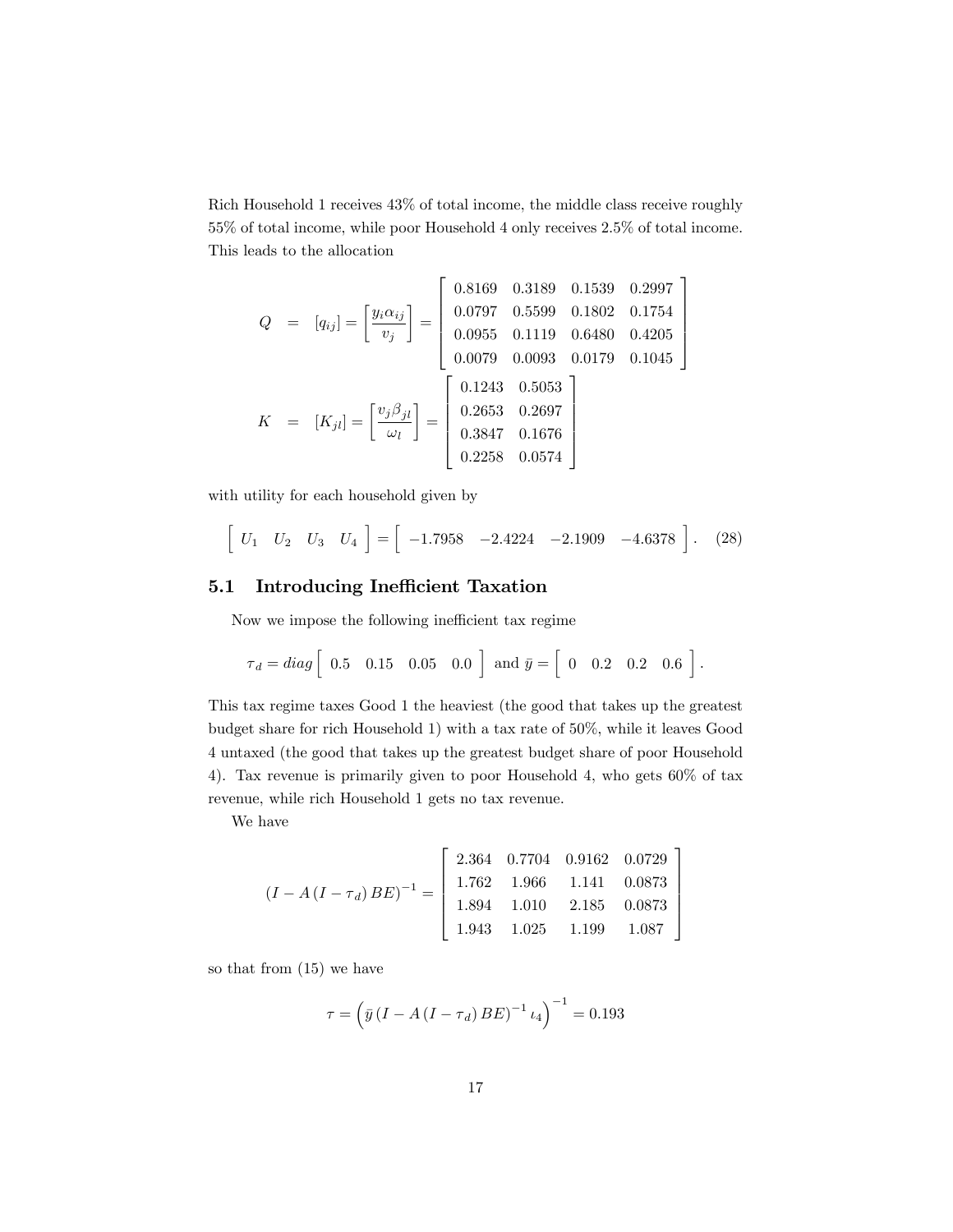and tax revenue amounts to about 19% of all income. We then have

$$
y = \frac{\bar{y}(I - A(I - \tau_d)BE)^{-1}}{\bar{y}(I - A(I - \tau_d)BE)^{-1} \iota_4} = [0.3663 \quad 0.2337 \quad 0.2673 \quad 0.1327]
$$
  
\n
$$
v = yA = [0.2832 \quad 0.2535 \quad 0.2703 \quad 0.1931]
$$
  
\n
$$
\omega = v(I - \tau_d)B = [0.4704 \quad 0.3366]
$$
.

With this tax regime poor Household  $4's$  share of income has risen from  $2.5\%$ to  $13.3\%$ . The inefficient tax allocation is then

$$
Q = [q_{ij}] = \begin{bmatrix} y_i \alpha_{ij} \\ v_j \end{bmatrix} = \begin{bmatrix} 0.7762 & 0.289 & 0.1355 & 0.1897 \\ 0.0825 & 0.5531 & 0.1729 & 0.1210 \\ 0.0944 & 0.1055 & 0.5934 & 0.2769 \\ 0.0469 & 0.0524 & 0.0982 & 0.4124 \end{bmatrix}
$$
(29)

and

$$
K = [K_{jl}] = \left[\frac{v_j (1 - \tau_j) \beta_{jl}}{\omega_l}\right] = \left[\begin{array}{ccc} 0.0602 & 0.3365 \\ 0.2291 & 0.3200 \\ 0.3822 & 0.2288 \\ 0.3285 & 0.1147 \end{array}\right].
$$
 (30)

Utility for the four households is

$$
\begin{bmatrix} U_1 & U_2 & U_3 & U_4 \end{bmatrix} = \begin{bmatrix} -2.1316 & -2.4498 & -2.239 & -2.888 \end{bmatrix}.
$$
 (31)

Subtracting utility in (28) and (31) yields the change in utility  $\Delta U_i$  for each household

$$
\left[\begin{array}{cccc}\Delta U_1 & \Delta U_2 & \Delta U_3 & \Delta U_4\end{array}\right] = \left[\begin{array}{cccc}-0.34 & -0.027 & -0.048 & 1.75\end{array}\right].
$$

It can be shown that  $\Delta U_i$  can be interpreted as the proportionate increase in overall consumption needed to make households indifferent between the two allocations. Using this metric rich Household 1 is the biggest loser, and experiences a welfare loss equivalent 34% of consumption. The two middle class households have a much more modest reduction in welfare of the order of 3% to 5% of consumption. Poor Household 4 is the big winner, experiencing a welfare gain equivalent to 175% of consumption.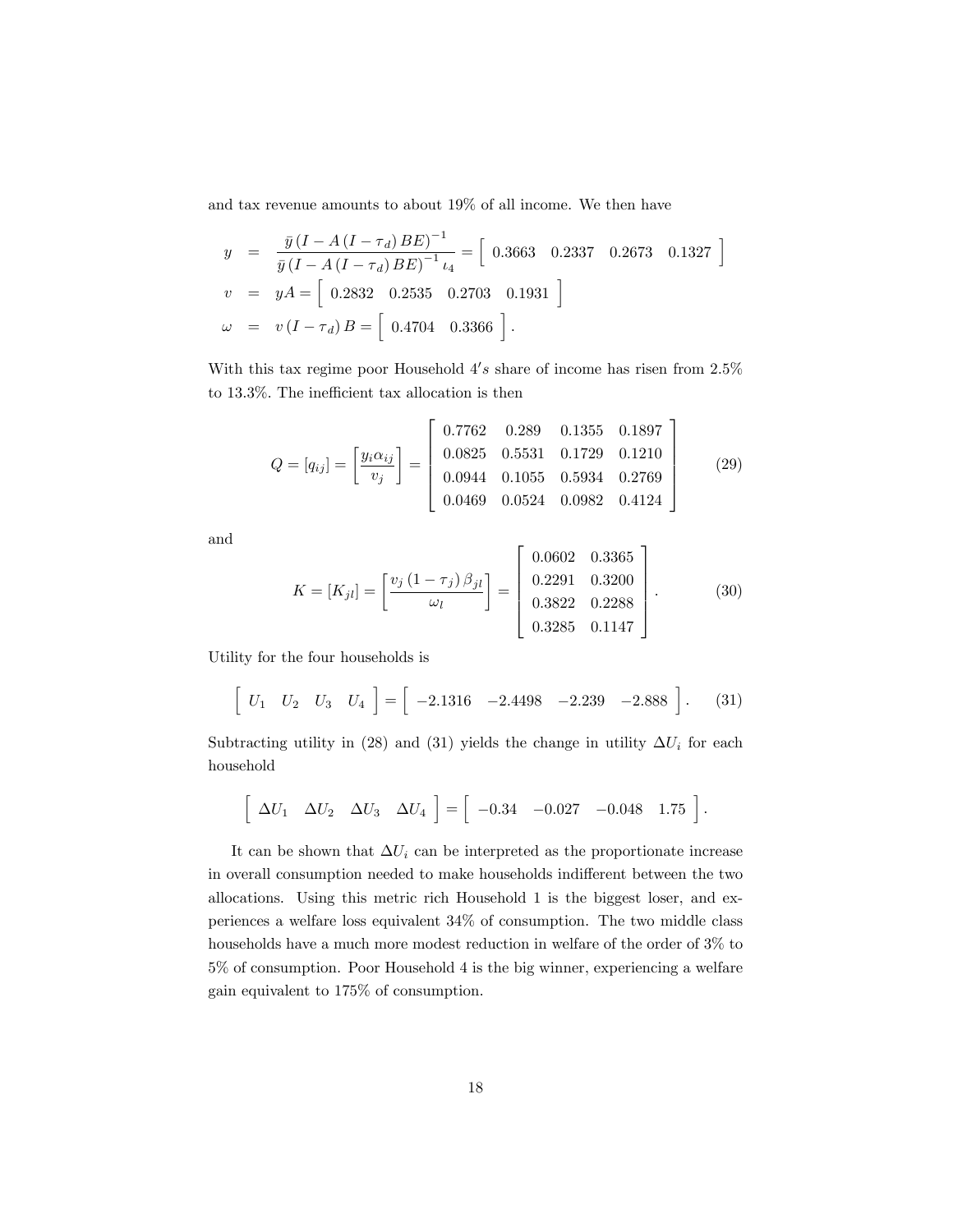### 5.2 Tax Reform

We now seek to find a Pareto dominating efficient allocation  $\{Q^*, K^*\}$ , as well as a tax regime that supports  $\{Q^*, K^*\}$ . To this end we calculate the required endowment matrix  $E^*$  from (30) and (29) as

$$
E^* = K^T Q^T = \begin{bmatrix} 0.2271 & 0.2375 & 0.3476 & 0.1878 \\ 0.4064 & 0.2582 & 0.2331 & 0.1023 \end{bmatrix}
$$

so that

$$
C^* \equiv ABE^* = \begin{bmatrix} 0.3401 & 0.2506 & 0.2755 & 0.1339 \\ 0.3096 & 0.2470 & 0.2949 & 0.1485 \\ 0.2898 & 0.2448 & 0.3075 & 0.1579 \\ 0.2827 & 0.2439 & 0.3121 & 0.1613 \end{bmatrix}
$$

:

Computing the  $y^*$  that satisfies  $y^* = y^* C^*$  and  $y^* \iota_H = 1$  yields

$$
y^* = [ 0.3092 \quad 0.2470 \quad 0.2952 \quad 0.1487 ]
$$
  

$$
v^* = y^* A = [ 0.2546 \quad 0.2544 \quad 0.2872 \quad 0.2038 ]
$$
  

$$
\omega^* = v^* B = [ 0.5422 \quad 0.4578 ].
$$

This leads to the allocation  $\{Q^*, K^*\}$  given by

$$
Q^* = [q_{ij}^*] = \begin{bmatrix} \frac{y_i^* \alpha_{ij}}{v_j^*} \end{bmatrix} = \begin{bmatrix} 0.7287 & 0.2431 & 0.1077 & 0.1517 \\ 0.0970 & 0.5825 & 0.1720 & 0.1212 \\ 0.1160 & 0.1160 & 0.6168 & 0.2896 \\ 0.0584 & 0.0584 & 0.1035 & 0.4376 \end{bmatrix}
$$

$$
K^* = [K_{jl}^*] = \begin{bmatrix} \frac{v_j^* \beta_{jl}}{\omega_l^*} \end{bmatrix} = \begin{bmatrix} 0.0939 & 0.4449 \\ 0.2346 & 0.2779 \\ 0.3707 & 0.1882 \\ 0.3008 & 0.0891 \end{bmatrix}
$$

with utility

$$
\left[\begin{array}{cccc} U_1^* & U_2^* & U_3^* & U_4^* \end{array}\right] = \left[\begin{array}{cccc} -2.094 & -2.436 & -2.224 & -2.872 \end{array}\right].\tag{32}
$$

Subtracting utility  $U_i$  in (31) from utility  $U_i^*$  in (32) gives  $\Delta U_i^*$  as

$$
\left[\begin{array}{cc}\Delta U_1^* & \Delta U_2^* & \Delta U_3^* & \Delta U_4^*\end{array}\right] = \left[\begin{array}{cc}0.038 & 0.014 & 0.015 & 0.016\end{array}\right].
$$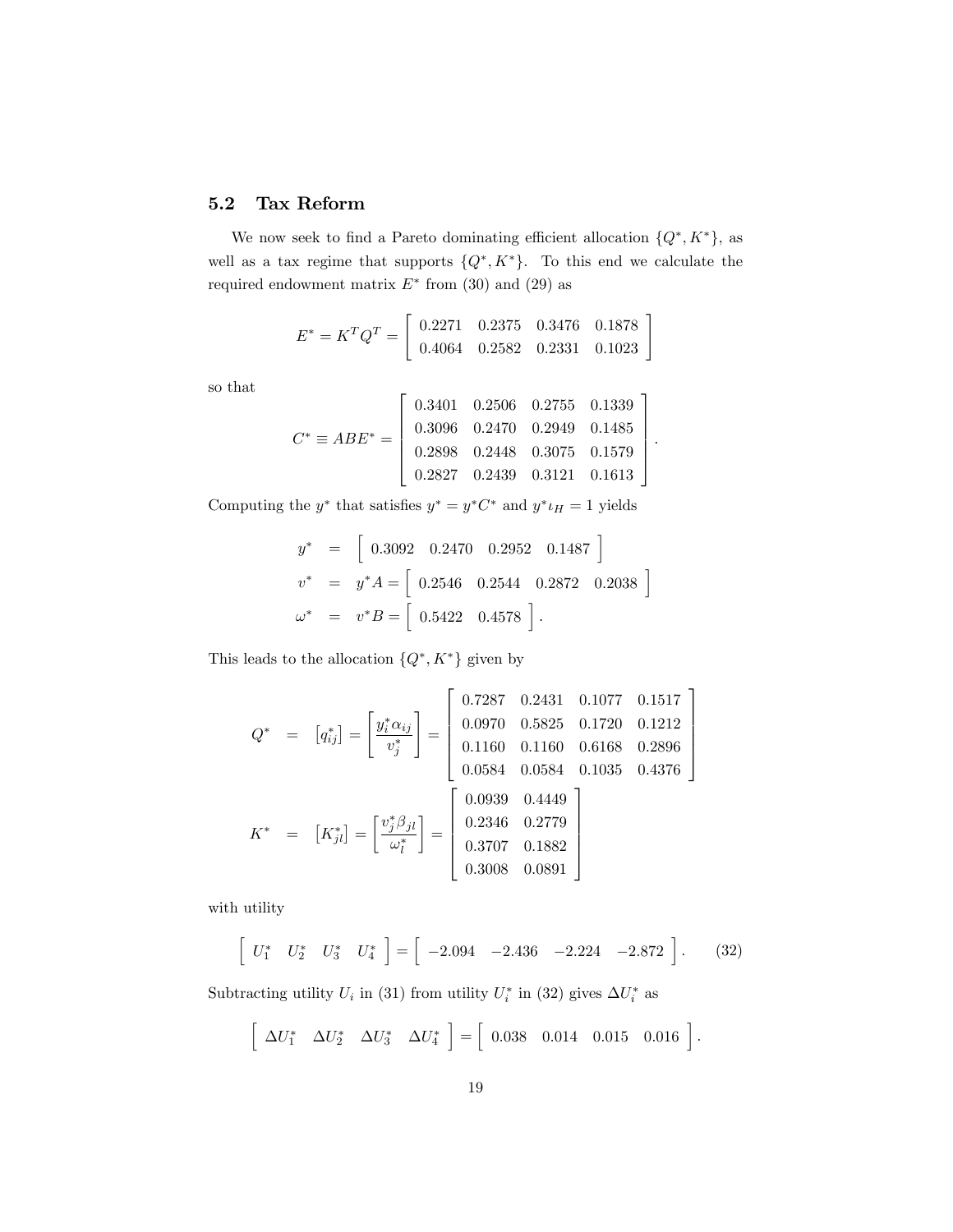All households are better off, as Theorem 4 predicts. Rich Household 1 gains the most, with an increase in welfare equivalent to a 3:8% in overall consumption. But the other three households gain too, with an increase in welfare equivalent to about 1:5% of overall consumption. If one wanted rich Household 1 to benefit less, and the other households to benefit more, one could perturb  $y^*$  as  $y^* + \delta \Delta y^*$ , as discussed in the Section 4.4.

We now seek a uniform tax regime with the minimal tax rate  $\tau^*_{\min}$  that support this efficient allocation. We have

$$
\hat{y} \equiv y^* A B E = \begin{bmatrix} 0.4345 & 0.2473 & 0.2946 & 0.0237 \end{bmatrix}.
$$

Since  $\hat{y} \neq y^*$ , we have  $\tau^*_{\min} > 0$ , and so our tax reform will still require a role for the government. To calculate the minimum tax rate  $\tau^*_{\min}$  we have

$$
\left[\begin{array}{cc} \frac{y_1^*}{\hat{y}_1} & \frac{y_2^*}{\hat{y}_2} & \frac{y_3^*}{\hat{y}_3} & \frac{y_4^*}{\hat{y}_4} \end{array}\right] = \left[\begin{array}{cccc} 0.843 & 0.945 & 0.907 & 5.611 \end{array}\right]
$$

so that

$$
\tau_{\min}^* \equiv 1 - \min_{i \in \mathcal{H}} \frac{y_i^*}{\hat{y}_i} = 1 - 0.843 = 0.157.
$$

Thus

$$
\bar{y}^* = \hat{y} + \frac{y^* - \hat{y}}{\tau^*_{\min}} = \left[ \begin{array}{cccc} 0 & 0.16 & 0.12 & 0.72 \end{array} \right].
$$

This efficient uniform tax regime has a tax rate of  $16\%$ , lower than the  $19\%$ overall tax rate of the inefficient tax regime. In the transition to the efficient tax regime, Rich Household 1 still receives no share of tax revenue. The middle class sees a modest reduction in their tax shares from 20% each to 16% and 12%: Poor Household 4 is helped by an increase in its tax share from 60% to 72%:

### 6 Conclusions

In this paper we have not only shown that uniform taxation is efficient, but we have shown how to implement it in a way that makes everybody in the economy strictly better off.

One might object that we have paid a too high cost for these results by assuming Cobb-Douglas functional forms; that more general functional forms that allow budget and factor shares to vary would provide more accurate predictions.

We have two responses to this objection. The first is that there is little or no